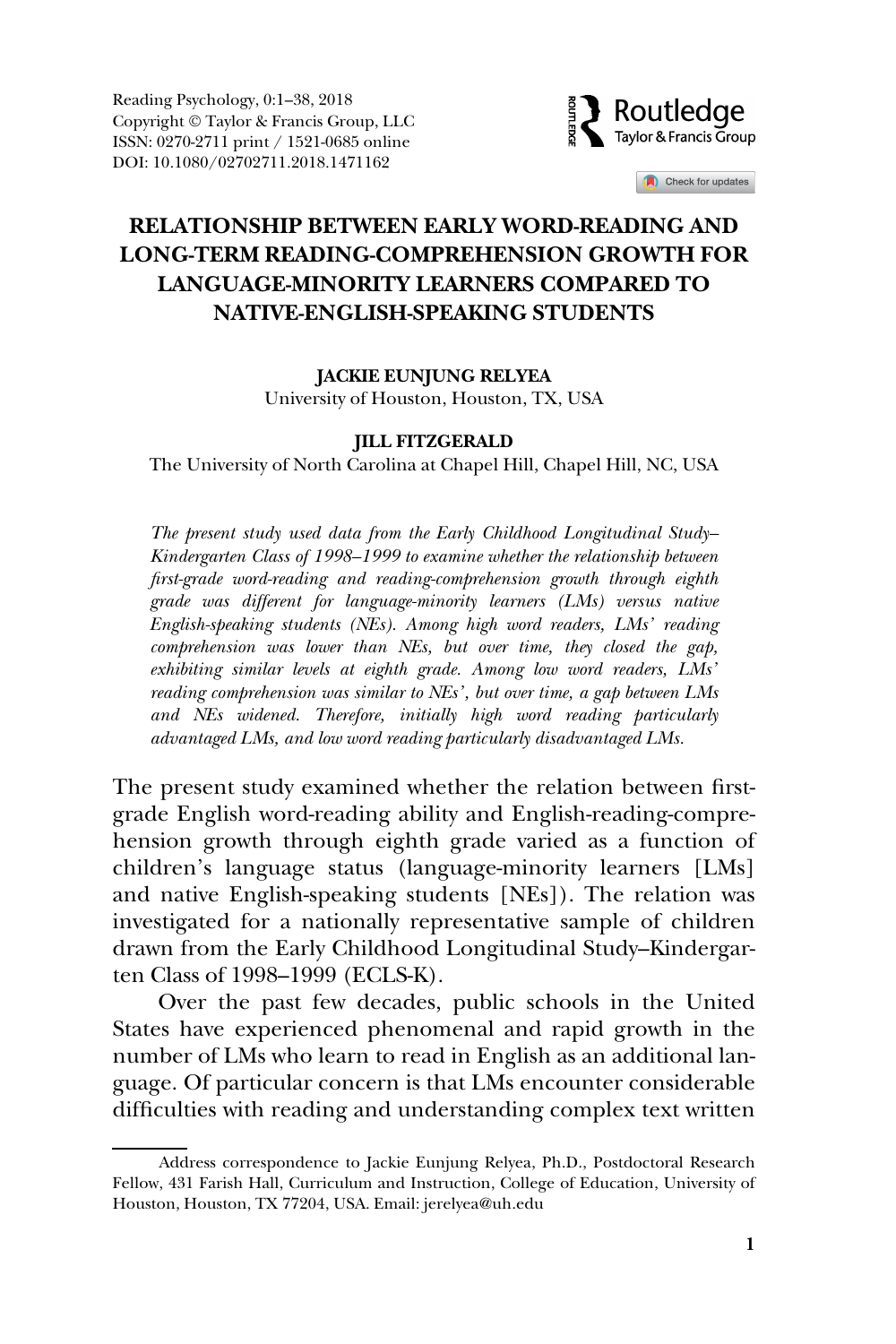in English and often lag far behind their monolingual Englishspeaking peers in reading (August & Shanahan, 2006). According to the 2017 National Assessment of Educational Progress (NAEP), 68% of fourth-grade and eighth-grade English-language learners in the United States performed below the basic level on NAEP reading assessments, while 28% of fourth-grade and 21% of eighth-grade monolingual students scored below the basic level (National Center for Education Statistics, 2017). Languageminority learners who achieve below a basic English-reading-comprehension level are at particular risk for difficulties in disciplinary reading and behavioral and social success in school. In addition, LMs are more likely to drop out of school than are monolingual NEs (Genesee, Lindholm-Leary, Saunders, & Christian, 2006). Consequently, fostering LMs' English-reading comprehension has become a vital goal of formal reading education at the local, state, and national levels.

Despite the pressing need to serve this ever-growing population, empirical work needed to inform educational practice and policy is somewhat limited in scope. A major issue is that little is known about the developmental pattern of LMs' English-reading comprehension in relation to early reading factors. Also, although a handful of researchers has modeled LMs' overall English-reading-ability growth (Halle, Hair, Wandner, McNamara, & Chien, 2012; Kieffer, 2008, 2011; Roberts, Mohammed, & Vaughn, 2010), little research has provided insight into LMs' English-reading-comprehension growth trajectories. In addition, prior research on LMs' English-reading development has tended to focus on elementary grade levels, and relatively less attention has been paid to middle and high school levels. Consequently, to date, it is unclear whether and to what extent early reading factors contribute to LMs' success or struggles in English-readingcomprehension development over either short or lengthy time periods.

#### Rationale

We argue that early word reading has been theoretically and empirically positioned in the literature as important for monolingual English-speaking children's reading growth and reading-comprehension growth in particular. However, even for monolingual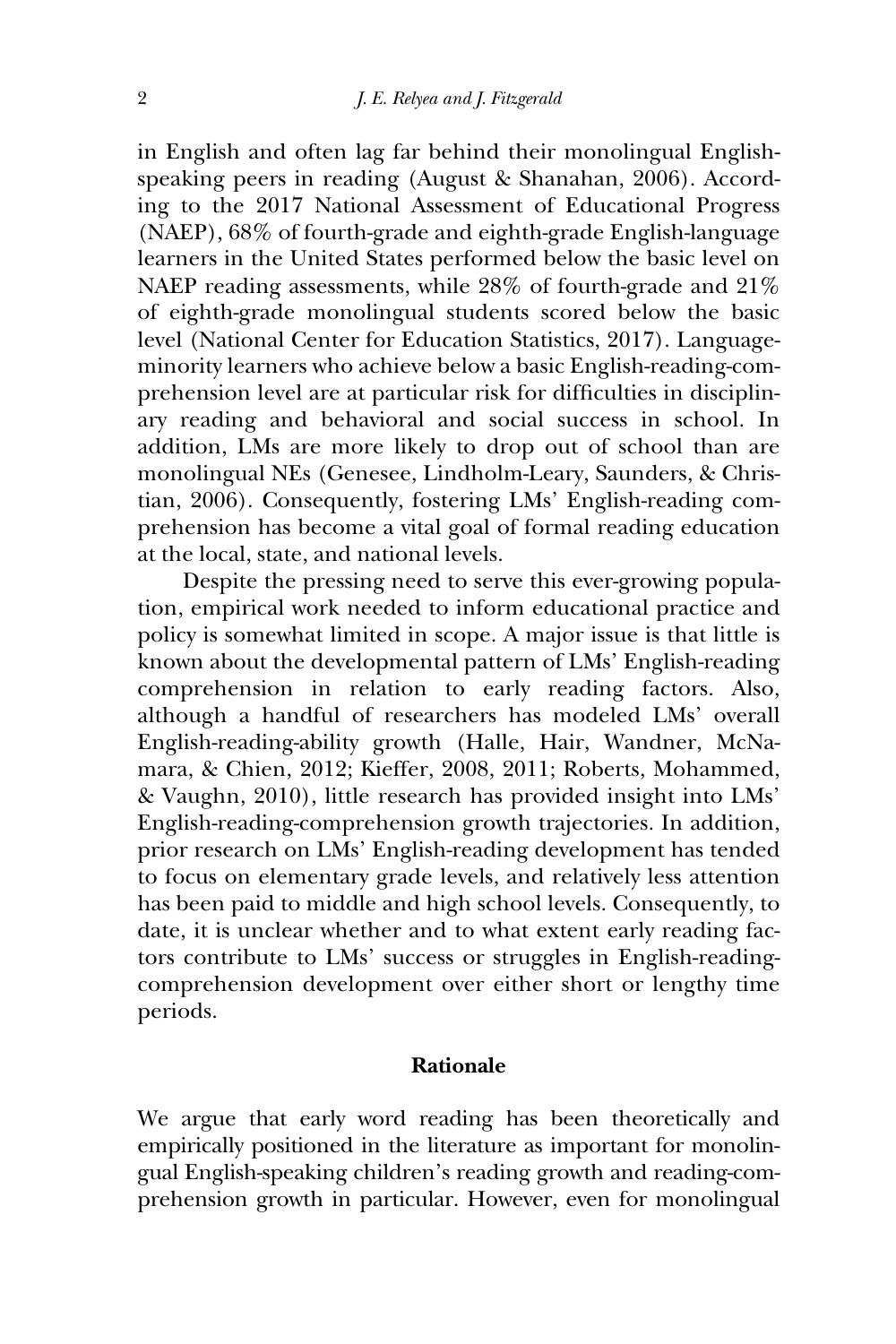children the role of early word-reading ability for reading comprehension development over a relatively long period of time is not known, and virtually nothing is known about the relation between early word reading ability and long-term reading comprehension growth for LMs.

# Is Early Word Reading Related to Reading Comprehension and/or Reading-Comprehension Growth?

Although to date no cohesive theoretical position has been portrayed for LMs regarding the importance of early word-reading ability for reading-comprehension growth, early word-reading ability has been theoretically posited as extremely important for monolingual English children's reading growth. A prominent position on monolingual children's reading development is that early instantiation of word recognition strategies and word-reading automaticity are critical for movement into additional phases of reading development (e.g., Chall, 1996).

One widely accepted validation for the importance of early word-reading ability for monolingual reading is that automaticity and fluency in word reading relieve pressure on cognitive resources, especially in the area of working memory, such that attention can be devoted to other reading processes, and meaning construction is therefore facilitated (e.g., LaBerge & Samuels, 1974). Although a similar theoretical rationale could be logically advanced for LMs, including young LMs who have at least minimal oral English proficiency, the research base to support such a position for young LMs is nonexistent.

# Evidence for a Relation between Early Word Reading and Reading Comprehension

# Monolingual English-Speaking Students

The relation between word reading and reading comprehension has been empirically well established for monolingual readers. Static correlations between monolingual readers' word reading and reading comprehension support the theoretical link. For instance,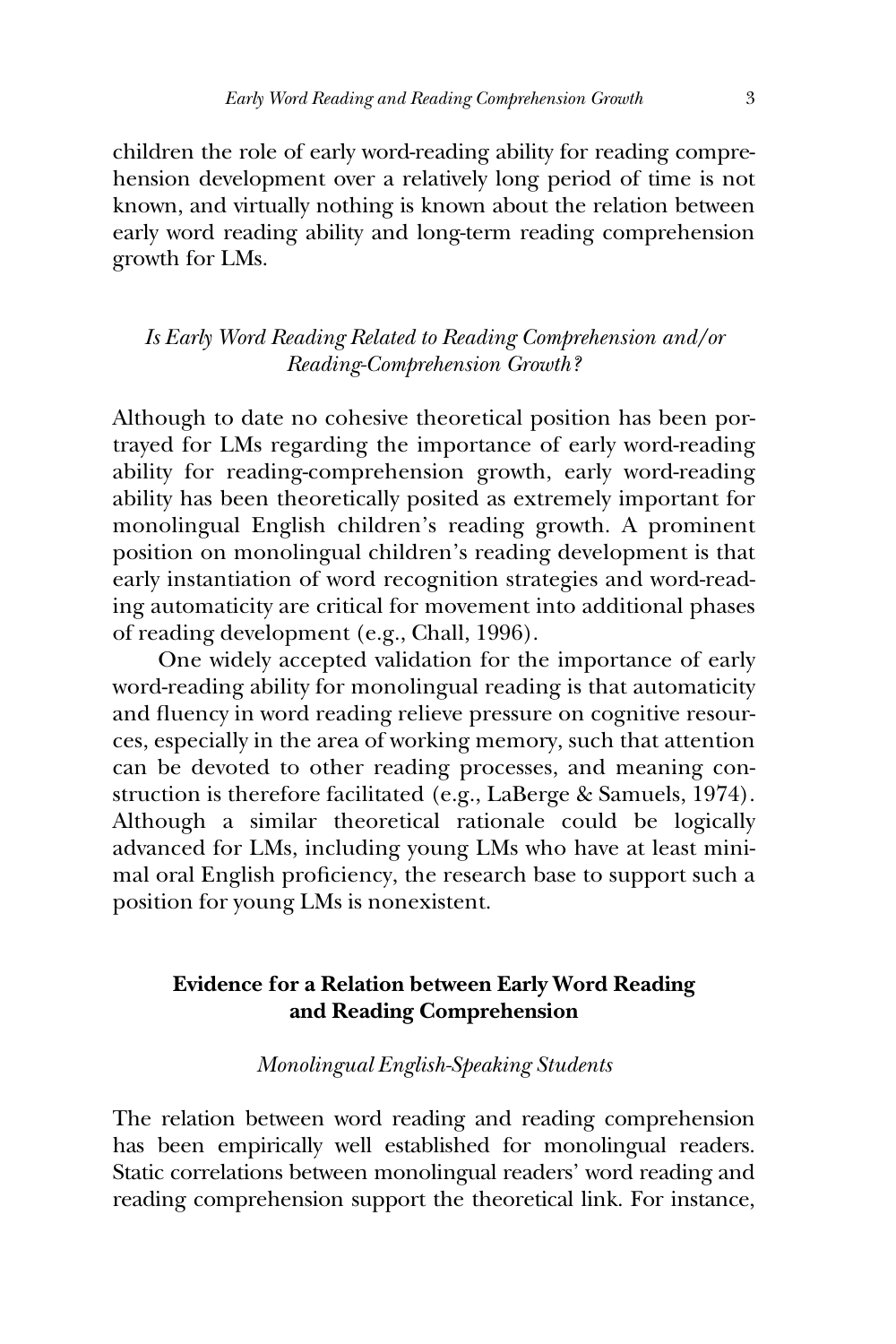static one-time-point correlations have been documented in the weak to moderate or strong positive range ( $rs = .18$  to .83) for first grade through college students, often reflecting moderately large amounts of variance in comprehension accounted for by word reading (Gough, Hoover, & Peterson, 1996). As an example, a recent path-analytic study with a sample of 1,064 third-grade students atrisk for reading failure revealed that the direct effect of sight-word reading on state reading achievement scores predicted 41.9% of the variance in state reading achievement scores (Paige et al., 2018).

Moreover, research syntheses have noted that early word decoding ability was related to later reading comprehension, explaining 10% to 16% of the variance in later reading comprehension (NELP, 2008; Shanahan & Lonigan, 2010). However, most studies have examined the predictive power of word-reading ability for later reading comprehension only for relatively short time spans, sometimes just crossing one or two grades (e.g., Cunningham & Stanovich, 1997). In short, although a significant amount of evidence supports an association between word-reading ability and reading comprehension, the role of early word-reading ability in later reading comprehension development over a long period of time is less clear.

## Language-Minority Learners

An evidenced-based case for the relation between early wordreading ability and long-term reading-comprehension growth for LMs in general has yet to be established. Some limited evidence does exist that portrays the overall English-reading-ability growth of young LMs who had at least minimal oral English at first grade (e.g., Kieffer, 2008, 2011). The overall reading ability growth took the shape of a concave quadratic curve from kindergarten through fifth and eighth grades. Language-minority learners who entered kindergarten with higher oral English proficiency displayed reading ability trajectories that approximated their NEs', but those who began with lower oral English never attained reading ability growth that their NEs attained. However, the studies were not designed to address reading comprehension growth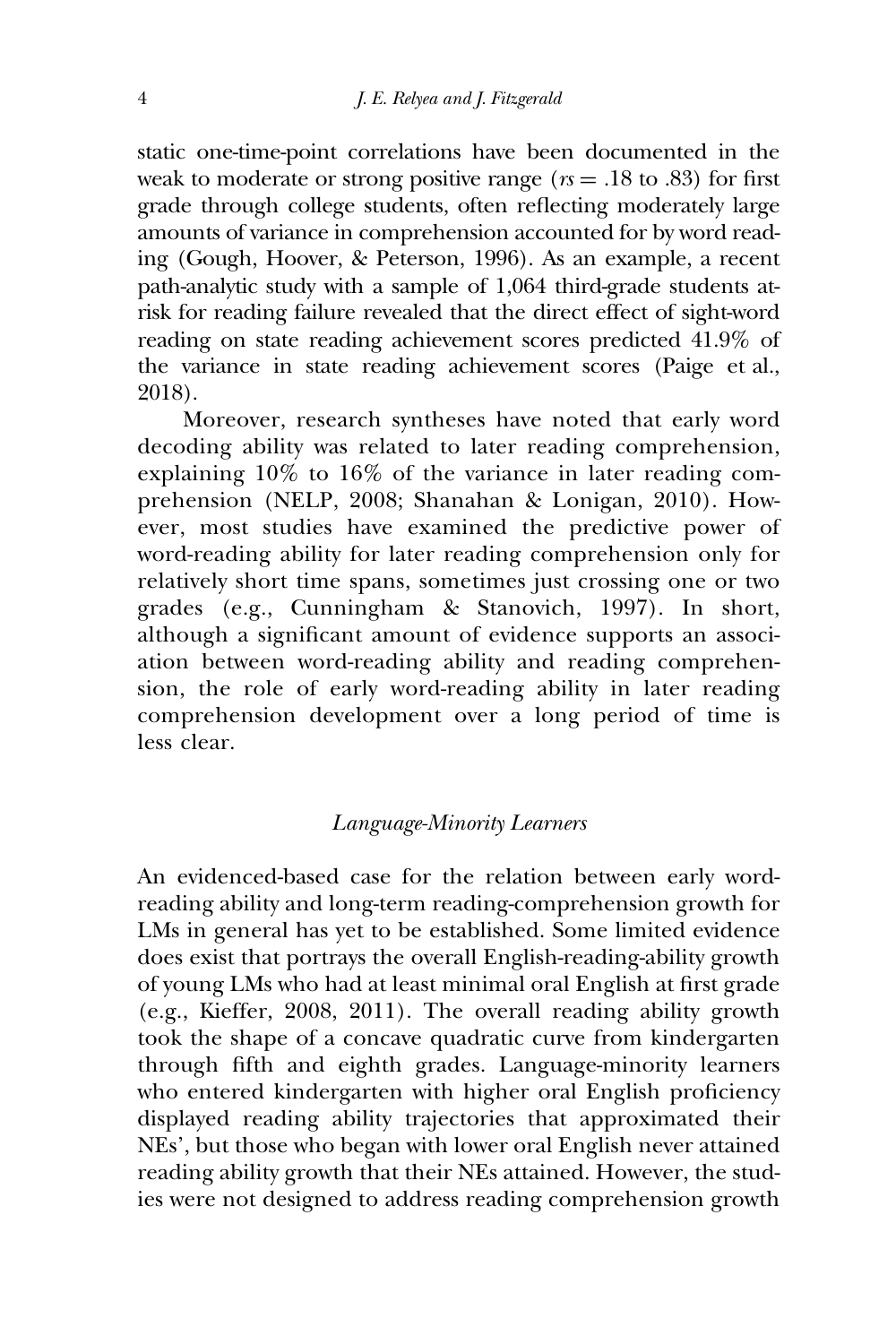or any early grades factors that may have contributed to reading growth.

Although no long-term studies exist on the relation between LMs' early word reading and long-term reading comprehension, there is evidence that similar to monolingual elementary-grades peers, LMs' English word reading is positively correlated with English-reading comprehension when measured at static time points (Lesaux, Crosson, Kieffer, & Pierce, 2010; Proctor, Carlo, August, & Snow, 2005). The correlations between LMs' English decoding and/or word reading and reading comprehension across the studies were in the moderate-to-strong positive range  $(r_s = .34 \text{ to } .97)$ .

However, evidence is mixed from a few shorter-term correlational studies of early word reading with later comprehension. On the one hand, in two studies, across the short term, word reading was positively related to slightly later reading comprehension. In one study of students learning Dutch from lowincome homes in the Netherlands, LM Turkish students' wordreading skills at the beginning of third grade weakly contributed to Dutch reading comprehension  $(r = .17)$  at the end of third grade (Droop & Verhoeven, 2003). Similarly, for a sample of Spanish-speaking LMs in the United States, third-grade English word decoding skills uniquely accounted for 30% of the variance in sixth-grade English-reading comprehension (Nakamoto, Manis, & Lindsey, 2008). There was also minimal evidence in the latter study that the strength of cross-grade relation between word reading and comprehension decreased as the length of time between measurement of word reading and comprehension increased.

On the other hand, in two short-term middle grades studies, LMs' word reading was not related to English-readingcomprehension growth. Fourth-grade Spanish-speaking LMs' English word reading was moderately positively and statistically significantly correlated with fourth-grade English-reading comprehension, but not with fifth-grade English-reading comprehension (Lesaux et al., 2010). In another study, initially poorer word readers began with the lowest reading comprehension scores as compared to moderate word readers and as compared to high-level word readers, but the growth trajectories of the three groups were parallel through the two grades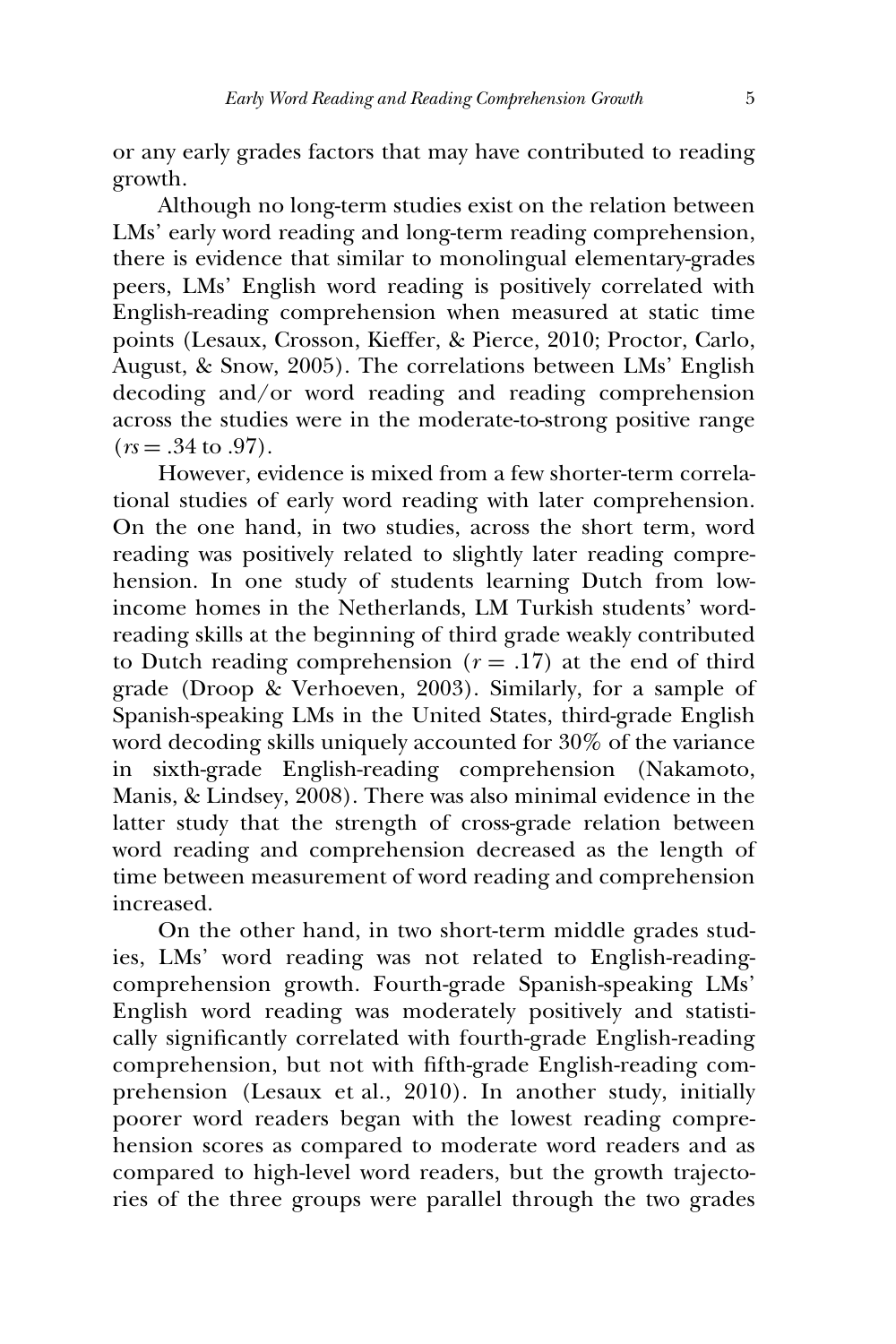(Mancilla-Martinez, Kieffer, Biancarosa, Christodoulou, & Snow, 2011).

Finally, without a comparison group of NEs in the shorterterm studies, it is unclear as to what extent the association of initial word reading with long-term reading-comprehension growth differs between LMs and NEs (cf. Kieffer, 2011). There also remains the need to address very early word reading during the emergent reading phase in relation to longer-term reading comprehension.

# Research Question

The research question for the present study was: Is the relation between first-grade English word-reading proficiency and readingcomprehension proficiency growth through eighth grade different for LMs as compared to NEs? No predominant theorized outlook exists specifically on the relation and how that relation might or might not change over time for LMs. Furthermore, no prior studies have focused on the relation for very young LMs' long-term English-reading-comprehension growth. Consequently, prior evidence does not lead to a clear directional hypothesis.

#### Method

#### Design

Nine-hundred-ninety-two first-grade LMs and 7,188 NEs were drawn from the ECLS-K dataset. Students' reading ability was assessed in the spring of first (2000), third, fifth, and eighth grades. Three ECLS-K data sources were used: (a) English-reading assessment (basic early reading skills [letter recognition and beginning and ending sounds], word reading, and reading comprehension); (b) parts of a parent interview; and (c) an oral English-language proficiency screener called the Oral Language Development Scale (OLDS) by the ECLS-K developers, which consisted of three subtests of the Pre-Language Assessment Scales [PreLAS; Duncan & DeAvila, 1998]). There were six variables in the present study. First, drawing from English-reading assessment data from the ECLS-K dataset, the following two variables were created for the present study: (a) Word-Reading Proficiency in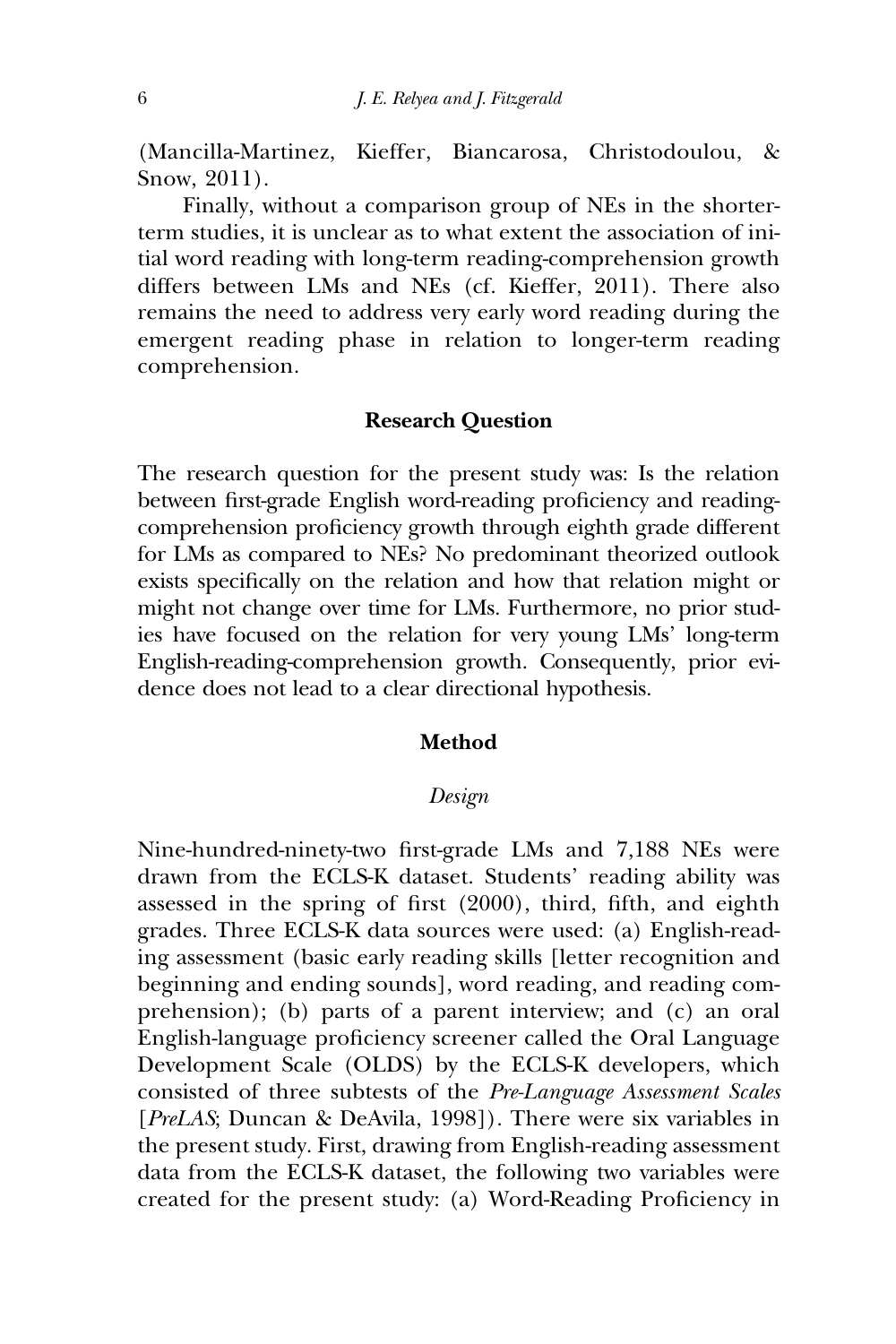the spring of first grade (a dichotomous variable indicating two groups—low and high Word-Reading Proficiency) and (b) Reading-Comprehension Proficiency (a dichotomous variable whether or not a child passed Reading-Comprehension Proficiency or met a "mastery" level). In addition, the following two sets of variables were directly taken from the ECLS-K dataset: (a) children's Gender (a dichotomous variable), Race/ethnicity (a categorical variable), and Socioeconomic Status (SES; a continuous variable) that were all collected during the parent interview; and (b) a child's Time to Oral English-Language Proficiency (a child was assigned to one of five categories based on whether the child was required to take the test, and if required to do so, the time point [fall/spring kindergarten, and fall/spring first grade] at which the test was passed). Finally, a series of Hierarchical Generalized Linear Model (HGLM; Raudenbush & Bryk, 2002) analyses for longitudinal data was conducted.

# ECLS-K Dataset

The current study was a secondary analysis of a subset of longitudinal data from the ECLS-K study (Tourangeau, Lê, Nord, & Sorongon, 2009), sponsored by the U.S. Department of Education, National Center for Education Statistics (NCES). Data were gathered from a large-scale, nationally representative sample of U.S. students entering kindergarten in the 1998–1999 school year and continuing through the spring of eighth grade. The ECLS-K study was a multifaceted study, designed to capture information on children, families, teachers, and schools, collected from student assessment, parent interviews, and educator surveys.

# Analytic Sample

Five criteria for inclusion in the present study analytic sample were that a child had: (a) parental report of the primary language spoken in the home; (b) at least one measurement occasion of Reading-Comprehension Proficiency from the four reading data-collection points; (c) nonmissing values on Word-Reading Proficiency mastered in the spring of first grade; and (d) a non-missing sampling weight (from the ECLS-K database)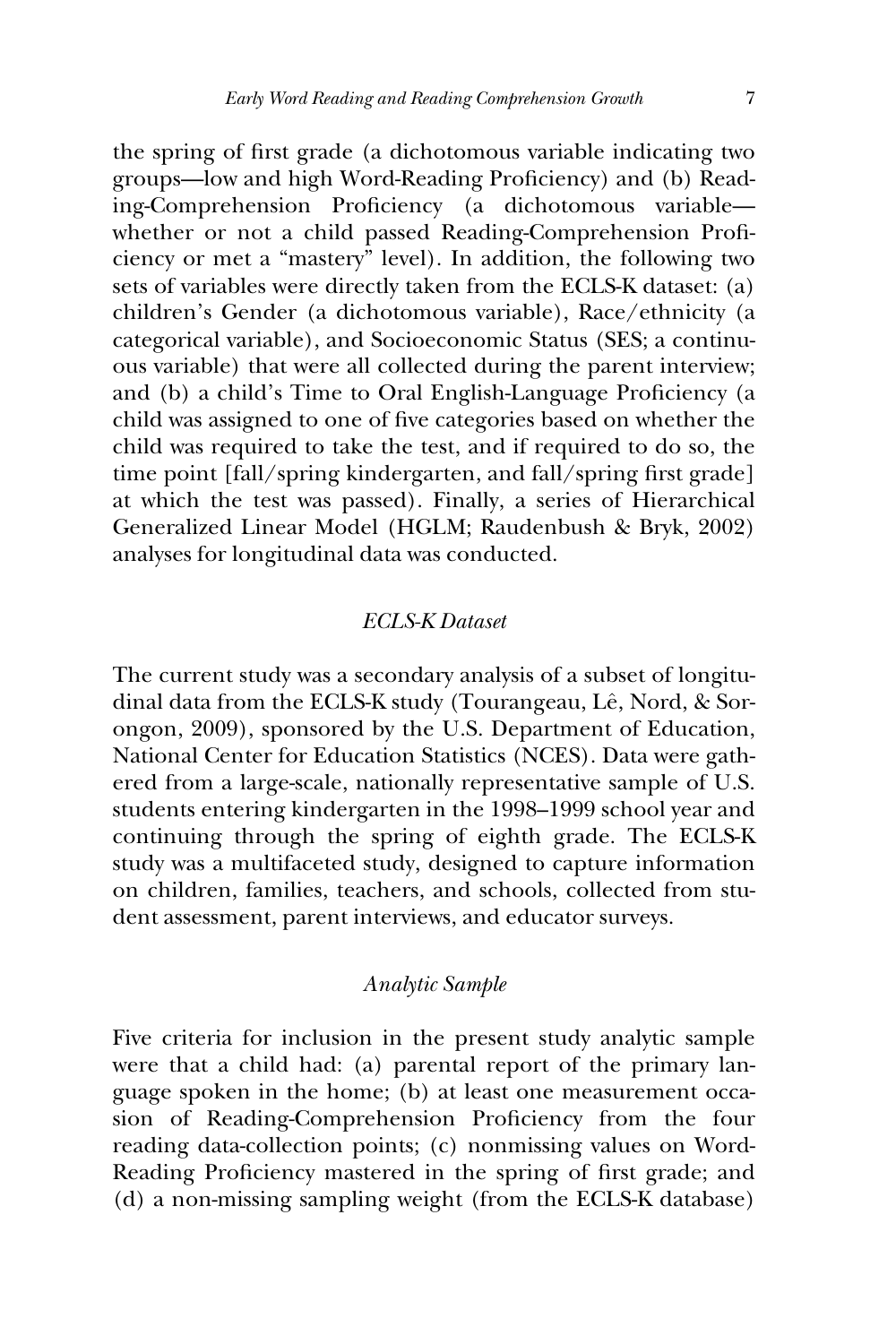on English-reading assessment for first, third, fifth, and eighth grades. (e) Finally, a child had to have passed an oral English Proficiency test by the spring of first grade. Some of the analytic sample students passed the OLDS in the fall of kindergarten, some in the spring of kindergarten, others in the fall of first grade, and some in the spring of first grade. A base level of English was required by the ECLS-K test authors in order for the reading assessment to be administered to a student.

The analytic sample consisted of 8,180 children, with 992 LMs and 7188 NEs. Both language-status subgroups were approximately evenly divided by gender. The LM group consisted of approximately 69% Hispanic, 19% Asian/Pacific Islander/Other, 11% White, and 1% Black. The NE-students group consisted of nearly 68% White, 16% Black, 10% Hispanic, and 6% Asian/Pacific Islander/Other. Note that Hispanic students in the NE group were likely second- or thirdgeneration U.S.-born. From the ECLS-K database, it is clear that all the NE families spoke only, or primarily, English at home. Over 63% of LMs and 29% of NEs came from households in the bottom two SES quintile.

#### Data Source, Highest Proficiency Level Mastered Score, and Variables

### DATA SOURCE: ECLS-K ENGLISH-READING ASSESSMENT

Two variables were created for the present study using children's responses to the ECLS-K English-reading assessment. Reading-Comprehension Proficiency was the dependent variable and was a categorical, two-group, variable. Word-Reading Proficiency served as a categorical, two-group, independent variable.

The ECLS-K English-reading test was designed to assess children's cognitive skills and knowledge in reading that were typically taught and developmentally essential in elementary and middle schools' literacy curricula. A wide variety of reading factors was measured on the test: basic skills (print familiarity, letter recognition, sounds for beginning and ending letters in words, rhyming sounds, and word recognition), vocabulary, and comprehension.

At each testing point, a two-stage adaptive testing approach was used for reading assessment such that a student entered the test with items that were at or near his/her reading level. In the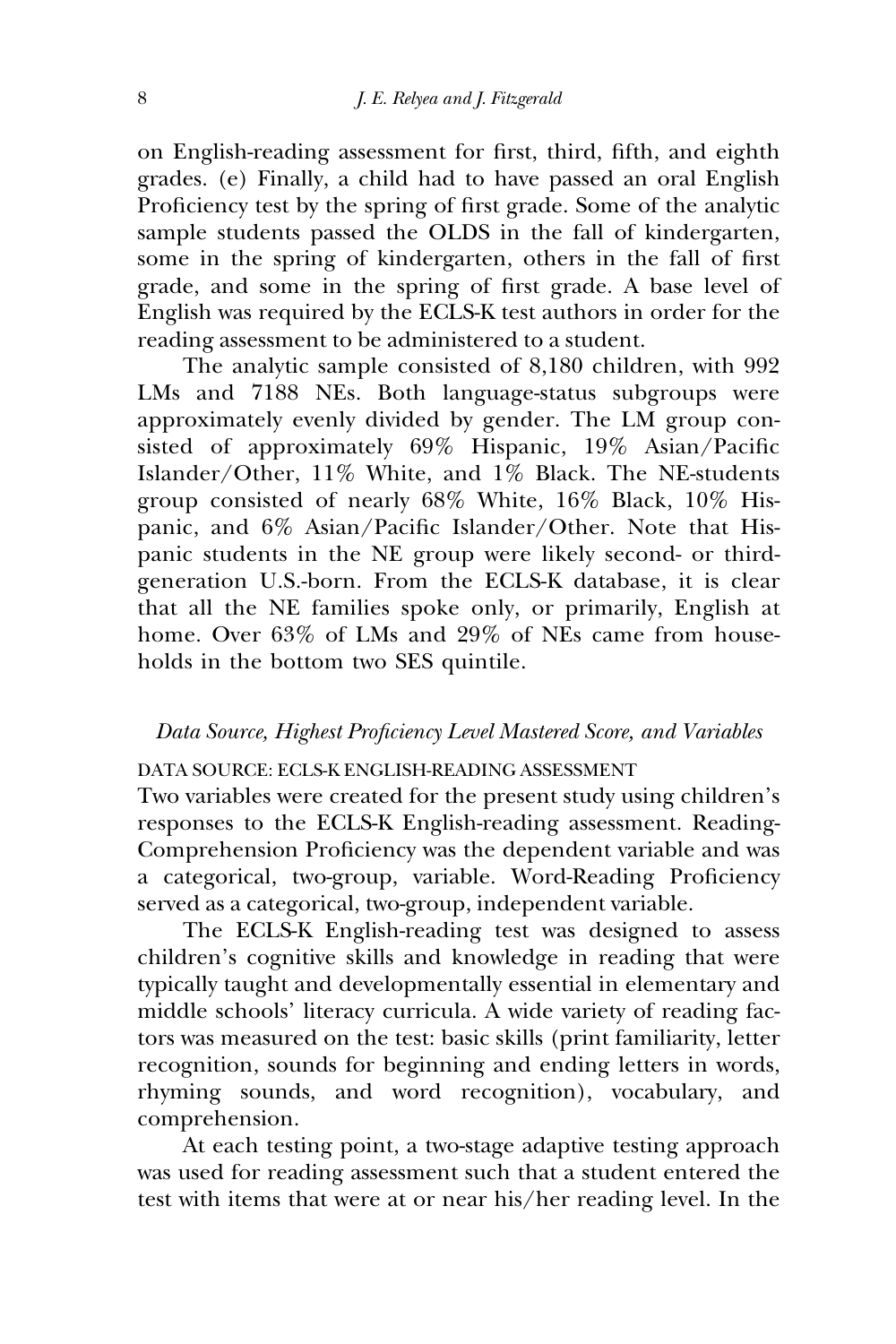first stage, students were administered a routing test. Based on the performance on the first-stage routing test, each child then received one of three reading test levels: a low, middle, or high difficulty level form (Tourangeau et al., 2009).

Especially relevant to the present study, clusters of "proficiency level" items were among the reading test items on forms, with each cluster containing four items. The proficiency level item clusters were hierarchically ordered, from knowing letters and sounds to reading sight words to reading words in context and then to increasingly complex comprehension (Tourangeau et al., 2009). There were 10 proficiency level item clusters. The lowest item cluster, proficiency level 1 assessed letter names, proficiency levels 2 and 3 assessed sound-symbol associations, level 4 addressed sight words, level 5 addressed reading words in context, and levels 6 through 10 addressed comprehension. Level 6 was aimed at inferencing using cues directly stated in the text, level 7 focused on inferencing using background knowledge, level 8 centered on understanding author's craft and making connections between the text and life problems. Level 9 addressed critical evaluation, comparing and contrasting, evaluation of nonfiction, and more, and level 10 focused on evaluation of text that included complex syntax and high-level vocabulary in biographical text. The four-item clusters in the 10 proficiency levels are the only items relevant to the present study. The 10 proficiency levels complied with the Guttman model (Guttman, 1950), such that students passing a particular skill level were assumed to have mastered all lower skill levels (Tourangeau et al., 2009).

# HIGHEST PROFICIENCY LEVEL MASTERED SCORES

Before defining the two variables, it is necessary to further explain one of the ECLS-K reading scores, the Highest Proficiency Level Mastered by each student in reading. It is important to understand that there are two types of proficiency level scores in ECLS-K data: Highest Proficiency Level Mastered and IRTbased Proficiency Probability scores (Najarian, Pollack, Sorongon, & Hausken, 2009). In the present study, the Highest Proficiency Level Mastered scores were used to create the two variables, Reading-Comprehension Proficiency and Word-Reading Proficiency. No other ECLS-K reading scores were used in the present study.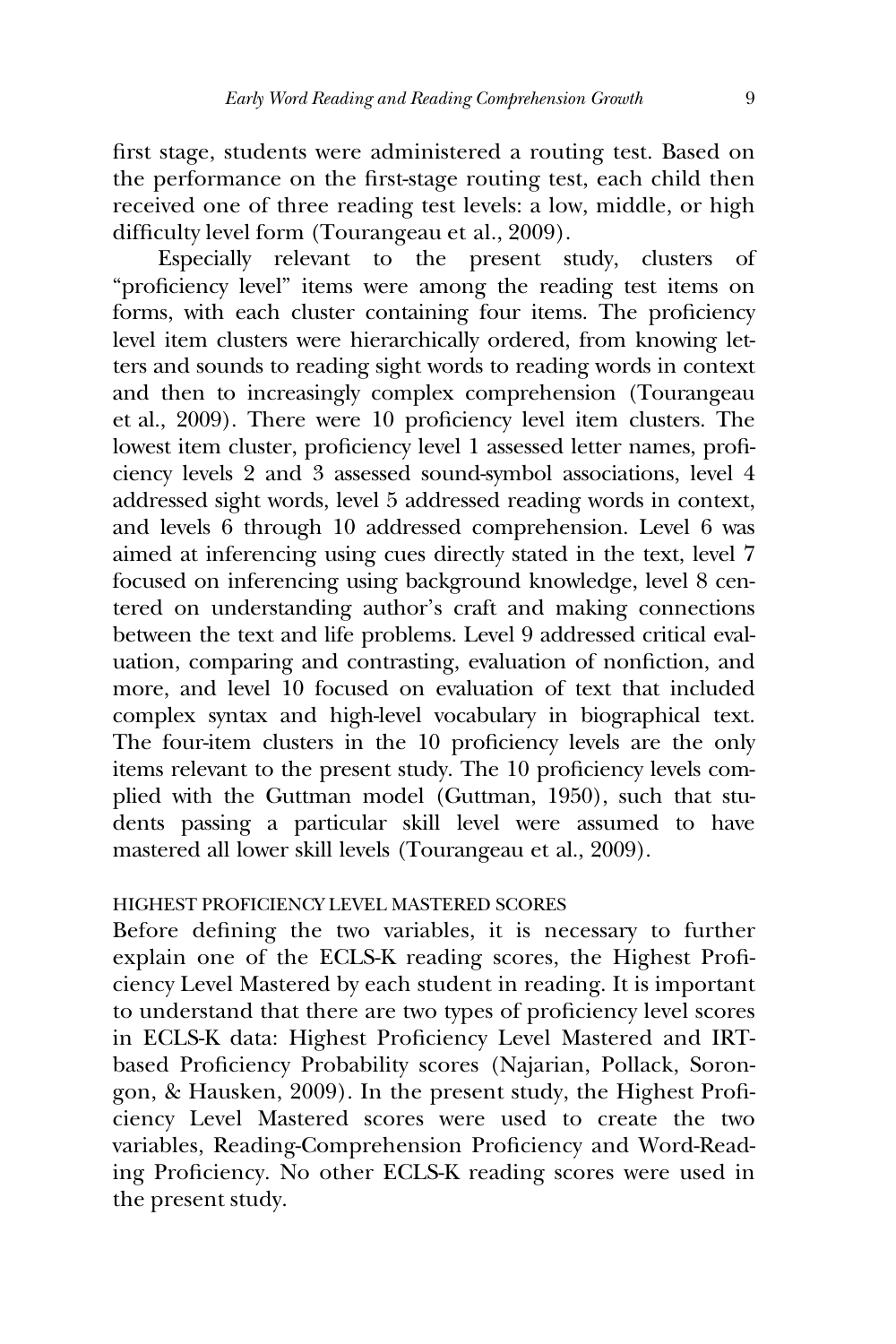The Highest Proficiency Level Mastered in reading represented a child's specific developmental level of mastery in reading, and more specifically, the highest of the 10 four-item clusters of proficiency levels that a student passed at a given time point (Najarian et al., 2009).

That is, a particular Highest Proficiency Level Mastered that a child attained at a certain point in time indicated that the student mastered all previous or lower levels and had not yet mastered higher levels (Tourangeau et al., 2009). To receive a proficiency level pass, a student must have answered three of the four items in a cluster correctly. The Highest Proficiency Level Mastered could only be achieved after mastery of all previous levels (cf. O'Connell, Logan, Pentimonti, & McCoach, 2013). For example, in the ECLS-K dataset, if at the third-grade testing time a child passed level 5 but not level 6, the child received a third grade Highest Proficiency Level of 5, indicating the child had performed well for knowledge of letter names and sound-symbol associations (levels 1, 2, and 3) and could read words well by sight and in context (levels 4 and 5 items), but did not pass the easiest, or lowest level comprehension items involving inferences from cues directly stated in text, thus not answering three of the four level-6 comprehension inference items correctly. The ECLS-K researchers provided reliability estimates for the Highest Proficiency Level Mastered for the spring of first, third, fifth, and eighth grades as .96, .96, .96, and .84, respectively (Najarian et al., 2009), indicating strong measurement reliability.

Variable: Reading-Comprehension Proficiency. Reading-Comprehension Proficiency was the dependent variable in the present study. It was a categorical dichotomous variable, which indicated whether a child had reached a designated mastery level of comprehension or not at each of the four assessment periods. The variable was created by considering the 10 proficiency-level (each level containing four items) sequence on the ECLS-K reading test and using the variable, Highest Proficiency Level Mastered, in the ECLS-K dataset. First, the ECLS- K proficiency level 8 was chosen as the reading-comprehension mastery level to be attained by eighth grade. The rationale for choosing readingcomprehension proficiency level 8 was that children passing proficiency level 8 had achieved a reasonably advanced comprehension ability. In ECLS-K terms, passing proficiency level 8 meant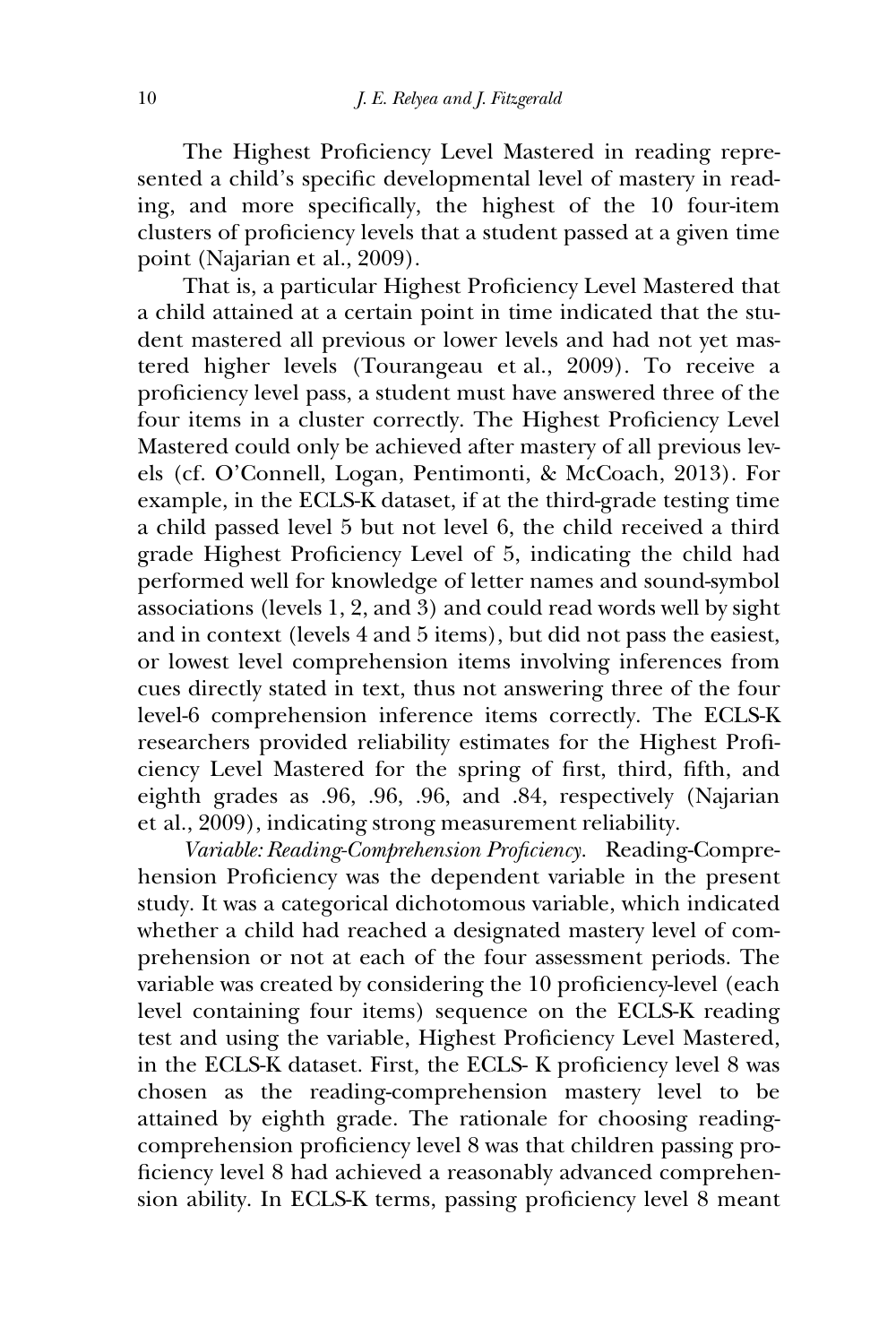that a student could use explicit cues in text to make inferences, identify clues used to make inferences, use background knowledge to understand homonyms, understand why authors' make choices, understand how authors use texts to impact readers, and connect text content to life problems.

While proficiency level 8 was not the most advanced readingcomprehension level, it was equivalent to eighth grade expectations in the NAEP eighth-grade reading framework. The NAEP expectations for eighth-grade students' reading-comprehension performance involve the ability to make inferences about a text, interpret causal relations, and analyze and evaluate the author's perspective. Thus, proficiency level 8 was considered a sufficiently high expectation for mastery by eighth grade, the last ECLS-K assessment period, and the last assessment period considered in the present study.

Next, to create the Reading-Comprehension Proficiency variable a student's Highest Proficiency Level Mastered variable in the ECLS-K dataset for each assessment time point was used. If a student's Highest Proficiency Level Mastered was 8 or higher, the student was considered to have attained mastery level or high Reading-Comprehension Proficiency. If, at a given assessment point, the student's Highest Proficiency Level Mastered was 7 or lower, the student had not attained mastery level or was considered to have low Reading-Comprehension Proficiency.

Variable: Word-Reading Proficiency in spring of first grade. Word-Reading Proficiency was a dichotomous categorical predictor variable—a child had either low or high Word-Reading Proficiency in the spring of first grade. The Word-Reading Proficiency variable was created following similar procedures outlined by O'Connell et al. (2013) who also used the ECLS-K Highest Proficiency Level Mastered for the mathematics assessment. Children with initially low Word-Reading Proficiency were children who could have passed or failed to pass proficiency level 1 (letter recognition), 2 (beginning sounds), or 3 (ending sounds), but did not reach Highest Proficiency Level Mastered 4 (reading sight words) in the spring of first grade. On the other hand, children with initially high Word-Reading Proficiency were those whose Highest Proficiency Level Mastered was 5 (reading words in context) or above by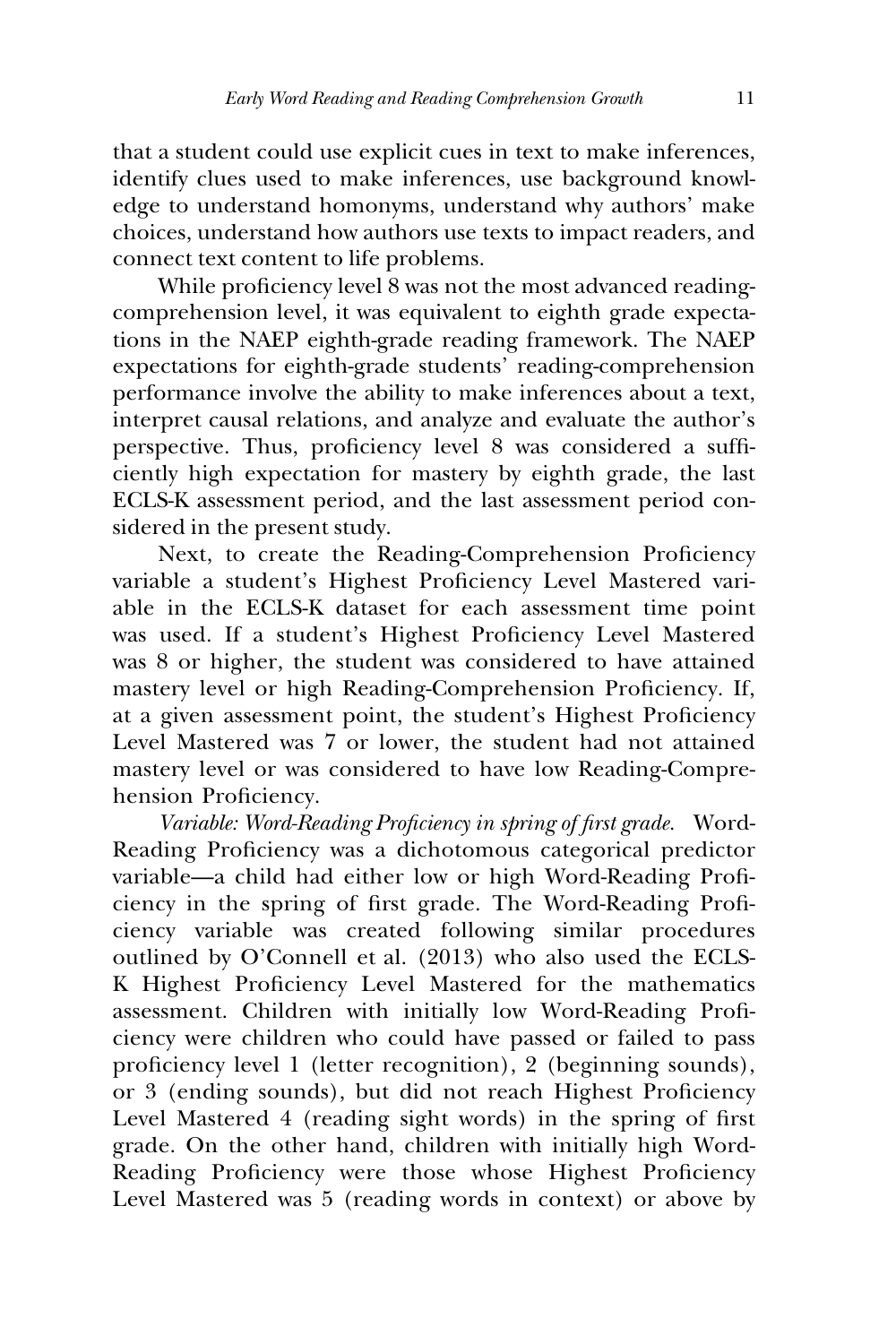the spring of first grade. Consequently, two clearly distinct groups of children were formed such that a group of children with moderate Word-Reading Proficiency was excluded (children who reached Highest Proficiency Level Mastered of 4, but did not achieve level 5 [reading words in context]).

## DATA SOURCE AND VARIABLE: TIME

In the ECLS-K data, a child's age in months on the day the child completed the English reading assessment was provided. For the current study, the average age, centered on the first time point in the analyses, was used to denote each time point. Thus, the time variable was coded as 0, 24, 48, and 84 months for the spring of first, third, fifth, and eighth grade, respectively. Using average age and centering on first grade yielded the equivalent time point spacing as simply using months between test points, and the correct time spacing between the assessment time points resulted (Singer & Willett, 2003).

# DATA SOURCE AND VARIABLE: LANGUAGE STATUS

From the ECLS-K parent interview, the language status classification for the present study was determined based on home-language information that participating students' parent/guardian provided during the first grade interview. If parents/guardians reported English as the primary language spoken at home, the student was identified as a NE student. If parents/guardians reported that a non-English language was spoken as a primary language at home, the student was considered to be a LM student. In the analyses, Language Status was a dichotomous variable with a value of 0 indicating NE (the reference group) and a value of 1 indicating  $LM$ 

# DATA SOURCES AND VARIABLES FOR CONTROLS

Gender, Race/Ethnicity, SES, and Time to Oral English-Language Proficiency were obtained directly from the ECLS-K dataset and included as control variables in the analyses.

Gender, Race/ethnicity, and SES. The Gender variable was represented by a dichotomous variable indicating whether a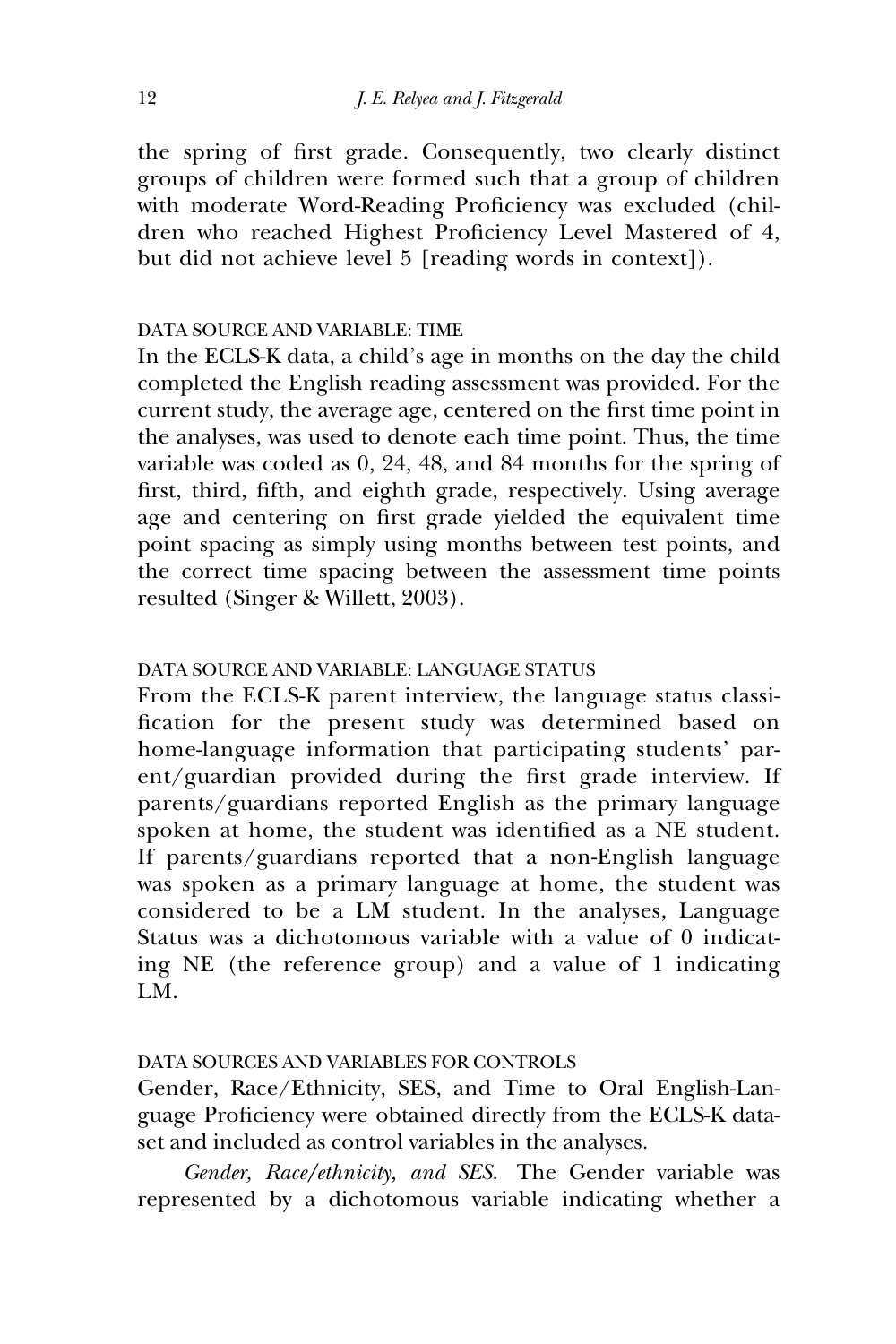child was female or male. Following the ECLS-K classification, the Race/Ethnicity variable consisted of four categories representing (a) White, non-Hispanic, as a reference group; (b) Black, non-Hispanic; (c) Hispanic; and (d) Asian/Pacific Islander/Other. The household's SES variable was a composite variable that captured the child's overall household income, father/male guardian's education, mother/female guardian's education, father/ male guardian's occupation prestige, and mother/female guardian's occupational prestige. The household's SES variable was estimated on a continuous scale through a z-score transformation, and the range was  $-2.96$  and 2.88.

Time to Oral English-Language Proficiency. The ECLS-K OLDS was administered to children who were identified for oral English-language proficiency screening. The OLDS consisted of three subtests of the English PreLAS: Simon Says, Art Show, and Let's Tell Stories. Simon Says measured listening comprehension, Art Show assessed expressive language, and Let's Tell Stories measured the ability to retell stories. The OLDS score (provided by ECLS- K authors) was the sum of the scores from the three subtests. Split-half reliability coefficients for the OLDS were .97, .96, .98, and .96 in the fall and spring of kindergarten, and the fall and spring of first grade, respectively (Najarian et al., 2009).

In the present study, the Time to Oral English-Language Proficiency variable was a categorical variable, in which LMs were categorized into five groups on the basis of the whether they were required to take the OLDS test, and if they were required to take the test, when they passed it. A cut-score of 37, determined by English PreLAS authors, out of a total composite OLDS score of 60 was required to pass. Children who passed a cut-score were assumed to be sufficiently proficient in English and thus were administered the English reading assessment (Najarian et al., 2009). The five groups in the present study included kindergarten children who were identified as not needing the OLDS (specified as the reference category) and children who became proficient in English (passed the cut-score of the OLDS) by the fall of kindergarten, the spring of kindergarten, the fall of first grade, and the spring of first grade but not sooner. In the present-study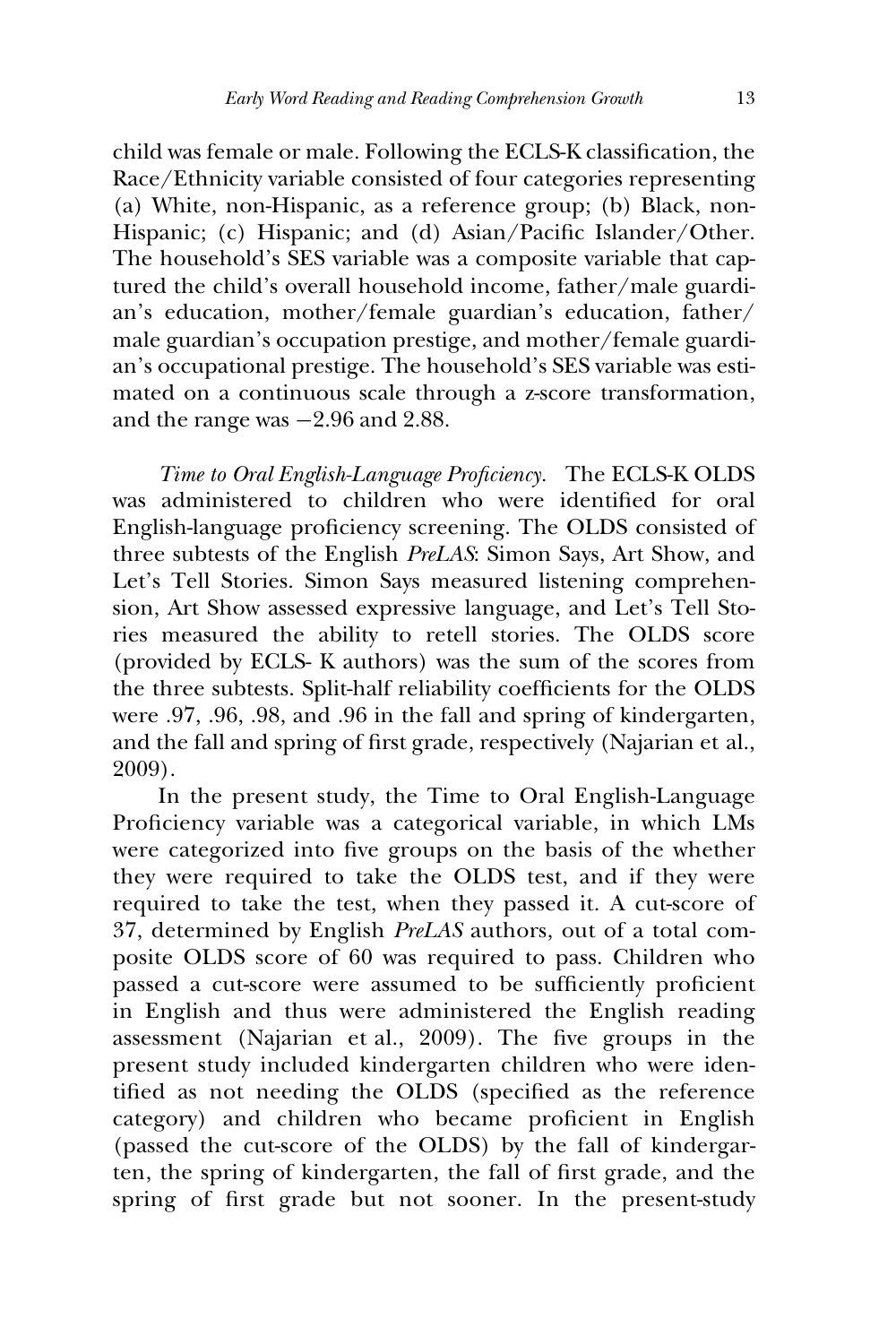sample, all children had passed the cut-score by the spring of first grade.

### Data Analytic Approach

# HANDLING MISSING DATA

The percentages of missing data for the outcome variable in the spring of third, fifth, and eighth grade were 7.52%, 25.68%, and 34.34%, respectively. Little's Missing Completely At Random test indicated that the current data were not missing completely at random ( $\chi^2 = 195.99$ ,  $df = 2$ ;  $p < .001$ ; Little & Rubin 1987). Therefore, multiple imputations using an iterative Markov chain Monte Carlo technique were performed to include all observed data and maximize the power of analysis (Allison, 2002). During the multiple imputation processes, five imputed data sets were generated. The five imputed data sets were then combined to yield a final single set of results in which parameter estimates were averaged across the five imputed data sets and standard errors were adjusted by incorporating the variance in imputed values across the five imputed data sets.

# THE HGLM ANALYSIS

Hierarchical Generalized Linear Model (HGLM), a natural extension of the logistic regression model, was the statistical approach, as proposed by Raudenbush and Bryk (2002). The HGLM statistical modeling is used for growth modeling when the dependent variable is dichotomous (Raudenbush & Bryk, 2002). O'Connell et al. (2013) provide an exemplary analysis of the use of HGLM for growth modeling employing a dichotomous outcome variable and the same ECLS-K dataset used in the present study, but with a different sample and for a different research question. A dichotomous outcome variable violates assumptions of normality, linearity, and homoscedasticity presupposed by Ordinary Least Squares regression (Long, 1997), and consequently, Hierarchical Linear Modeling (HLM) would not be appropriate. The HGLM, a multilevel logistic regression model specifically designed for growth modeling with binary outcomes, employs a Bernoulli (or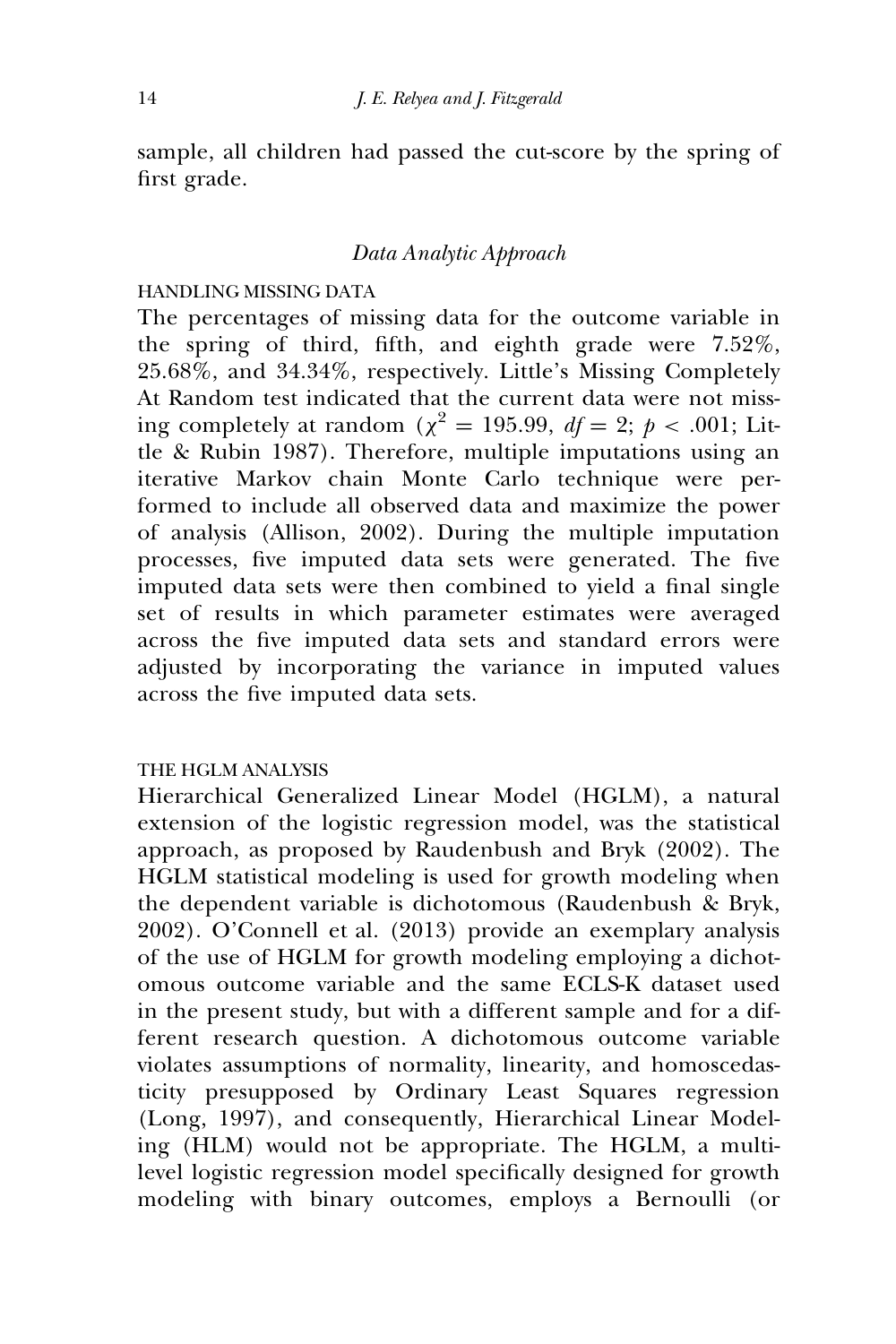binominal) sampling model and logit link (Raudenbush & Bryk, 2002).

Hierarchical General Linear Modeling procedures outlined and illustrated in Raudenbush and Bryk (2002) and employed in O'Connell et al. (2013) and others were followed. In the two-level model, the dependent variable was Reading-Comprehension Proficiency. The independent predictor was Word-Reading Proficiency. Control variables were child Gender, Race/Ethnicity, SES, and Time to Oral English-Language Proficiency. Time (four Reading-Comprehension Proficiency assessment points) was specified at level 1. The level-1 model captured within-individual change in the logodds (i.e., a logit; the natural log of the odds of the dependent variable occurring or not) of Reading-Comprehension Proficiency over time as a linear and quadratic function of time. Given the binary outcome with the Bernoulli distribution, the logit link function was used. Time of outcome assessment was nested in level 2, the child level. In the level-2 model, between-individual differences in linear and quadratic patterns of change were examined as a function of the main effects and interaction effects of Language Status and Word-Reading Proficiency and main effects for control variables.

A taxonomy of multilevel models for change was fitted following Raudenbush and Bryk's method (2002). First, a set of three unconditional models was fit to identify the best model to capture the shape of the growth curve (linear versus quadratic). The first unconditional model had no predictor and was conducted to estimate variance in initial status (intercept) and slope. The second unconditional model included a random intercept and a random effect for linear change with no predictors specified at level 2. In the third unconditional model, an acceleration/deceleration parameter associated with level-1 predictor was added. Finally, the fourth model was a conditional growth model. It was based on the best-fit model of the three unconditional models and included a quadratic effect for growth along with Word-Reading Proficiency, Language Status, and Word-Reading Proficiency by Language Status interaction.

Best-fit was determined through model comparisons of deviance statistics.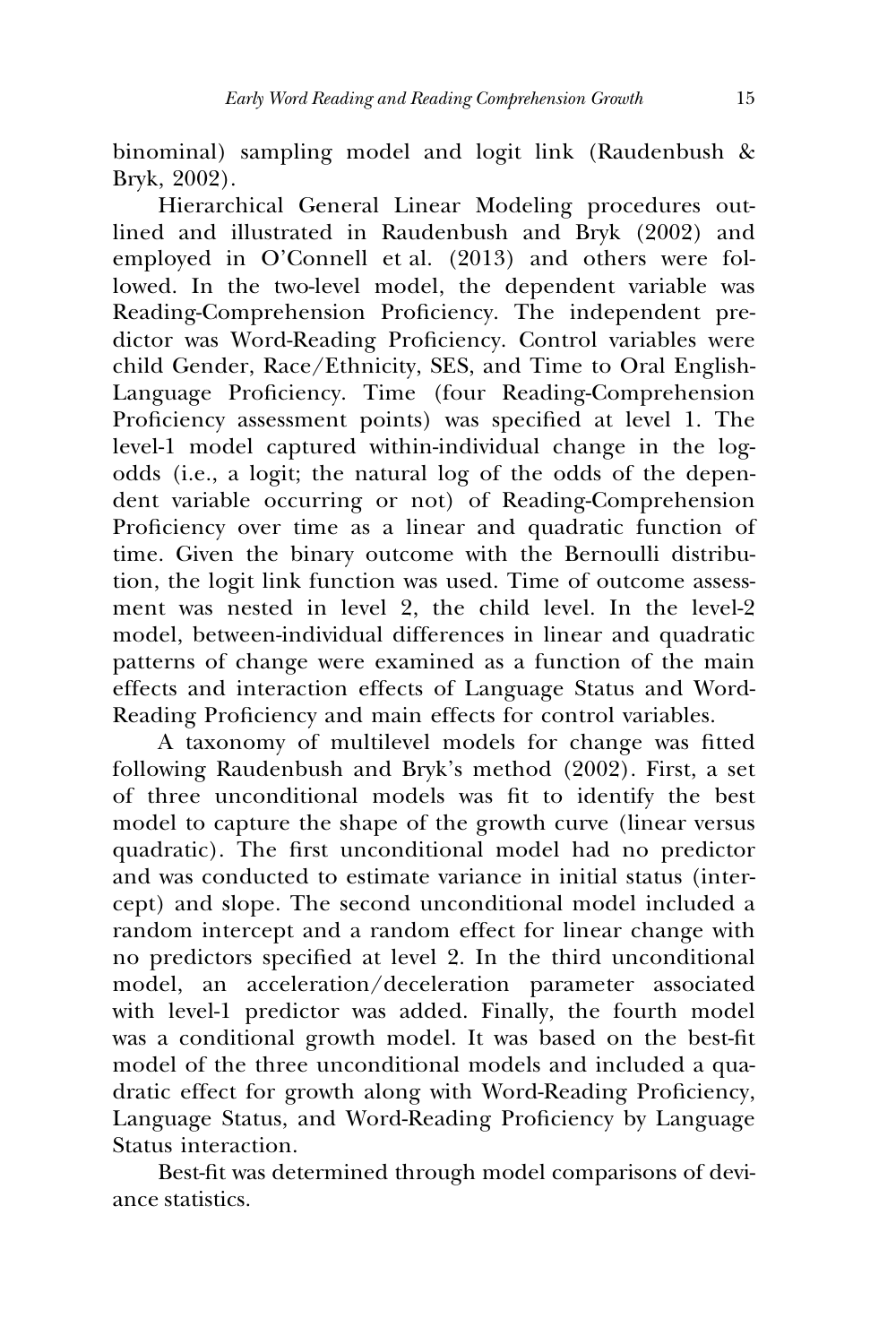A composite form of the final conditional growth model was expressed as follows:

$$
\eta_{ti} = \log\left(\frac{\varphi_{ti}}{1 - \varphi_{ti}}\right) = \gamma_{00} + \gamma_{10} TIME_{ti} + \gamma_{20} TIME_{ti}^2
$$
  
+  $\gamma_{01} WRP_{ti} \times LS_{ti} + \gamma_{02} WRP_{ti} + \gamma_{03} LS_{ti} + \gamma_{04} CONT_{ti}$   
+  $\gamma_{11} WRP_{ti} \times LS_{ti} \times TIME_{ti} + \gamma_{12} WRP_{ti} \times TIME_{ti}$   
+  $\gamma_{13} LS_{ti} \times TIME_{ti} + \gamma_{14} CONT_{ti} \times TIME_{ti}$   
+  $\gamma_{21} WRP_{ti} \times LS_{ti} \times TIME_{ti}^2 + \gamma_{22} WRP_{ti} \times TIME_{ti}^2$   
+  $\gamma_{23} LS_{ti} \times TIME_{ti}^2 + \gamma_{24} CONT_{ti} \times TIME_{ti}^2 + \zeta_{0i}$ ,

where  $\zeta_{0i} \sim$  Logistic  $\left(0, \frac{\pi^2}{3}\right)$  with fixed mean and variance.

In the composite final model,  $\eta_{ti}$  represented log-odds of achieving Reading-Comprehension Proficiency for child i at time point t, and  $\varphi_{ti}$  was the probability of child i achieving Reading-Comprehension Proficiency at time point t. Parameters  $\gamma_{00}$ ,  $\gamma_{10}$ , and  $\gamma_{20}$  represented average overall initial status (spring of first grade), average true instantaneous growth rate, and average true acceleration/deceleration. Parameters  $\gamma_{01}$ ,  $\gamma_{11}$ , and  $\gamma_{21}$  represented the interaction effect between Word-Reading Proficiency (i.e., WRP) and Language Status (i.e., LS) on the initial status, instantaneous growth rate, and acceleration/deceleration. Parameters  $\gamma_{02}$ ,  $\gamma_{12}$ , and  $\gamma_{22}$  represented the main effect of Word-Reading Proficiency on initial status, instantaneous growth rate, and acceleration/deceleration, respectively. Parameters  $\gamma_{03}$ ,  $\gamma_{13}$ , and  $\gamma_{23}$  represented the main effect of Language Status on the initial status, instantaneous growth rate, and acceleration/ deceleration, respectively. Parameters  $\gamma_{04}$ ,  $\gamma_{14}$ , and  $\gamma_{24}$  represented the effects of control variables (i.e., CONT) on the initial status, instantaneous growth rate, and acceleration/deceleration, respectively. The between-child error term,  $\zeta_{0i}$ , represented each child's deviation from the average true initial status.

Estimates in the HGLM models were weighted by sample weights provided by the ECLS-K researchers. The weights compensated for unequal probability of selection in the sample design, and they permitted a more accurate inference to the population (Little, 1991).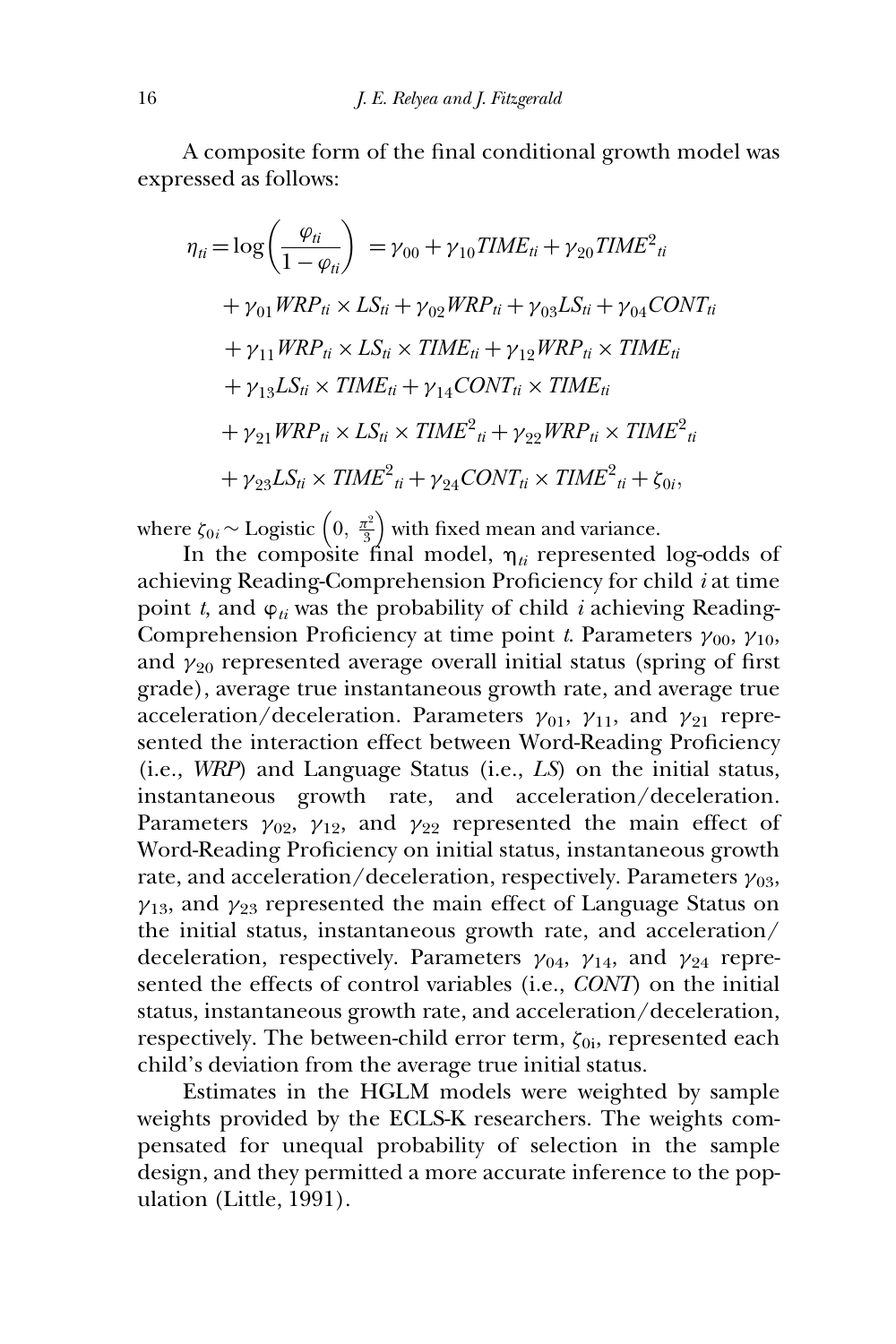# A SPECIAL NOTE ABOUT INTERPRETING THE COEFFICIENTS IN THE HGLMS

An important distinction between parameter interpretation in linear regression models and the HGLM model is how coefficients(beta values) are interpreted. In HLM, a coefficient is used to interpret the magnitude and direction of effect of independent variables on a dependent variable. However, in HGLM, to use coefficients, the dichotomous dependent variable is transformed into log-odds so that estimates of coefficients represent changes in log-odds of the dependent variable as opposed to the changes in the dependent variable itself.

In HGLM, coefficients are not directly interpretable. Instead, coefficients are themselves odds-ratios, and oddsratios aid interpretation of direction and strength of the association between a predictor variable and occurrence of the outcome variable. The odds ratio is the ratio of the probability of success in one group relative the probability of success in the other group. Consider for example, Word-Reading Proficiency. An odds-ratio greater than 1.0 indicates that the high Word-Reading Proficiency group is more likely to achieve Reading-Comprehension Proficiency relative to the low Word-Reading Proficiency group. If the odds-ratio is less than 1.0, then the high Word-Reading Proficiency group is less likely to achieve Reading-Comprehension Proficiency than is the low Word-Reading Proficiency group. An oddsratio of 1.0 indicates that an association does not exist and that there is no difference in the odds for the high Word-Reading Proficiency group achieving Reading-Comprehension proficiency and the odds for the low Word-Reading Proficiency group. Additionally, odds-ratios for interactions are not directly interpretable in the same manner as they are for main effects.

## **Results**

In the following sections, first preliminary analyses are discussed. Then results for the research question are presented (the statistical interaction), after which the statistically significant main effect results for Language Status and Word-Reading Proficiency are described. Results for the control variables are not described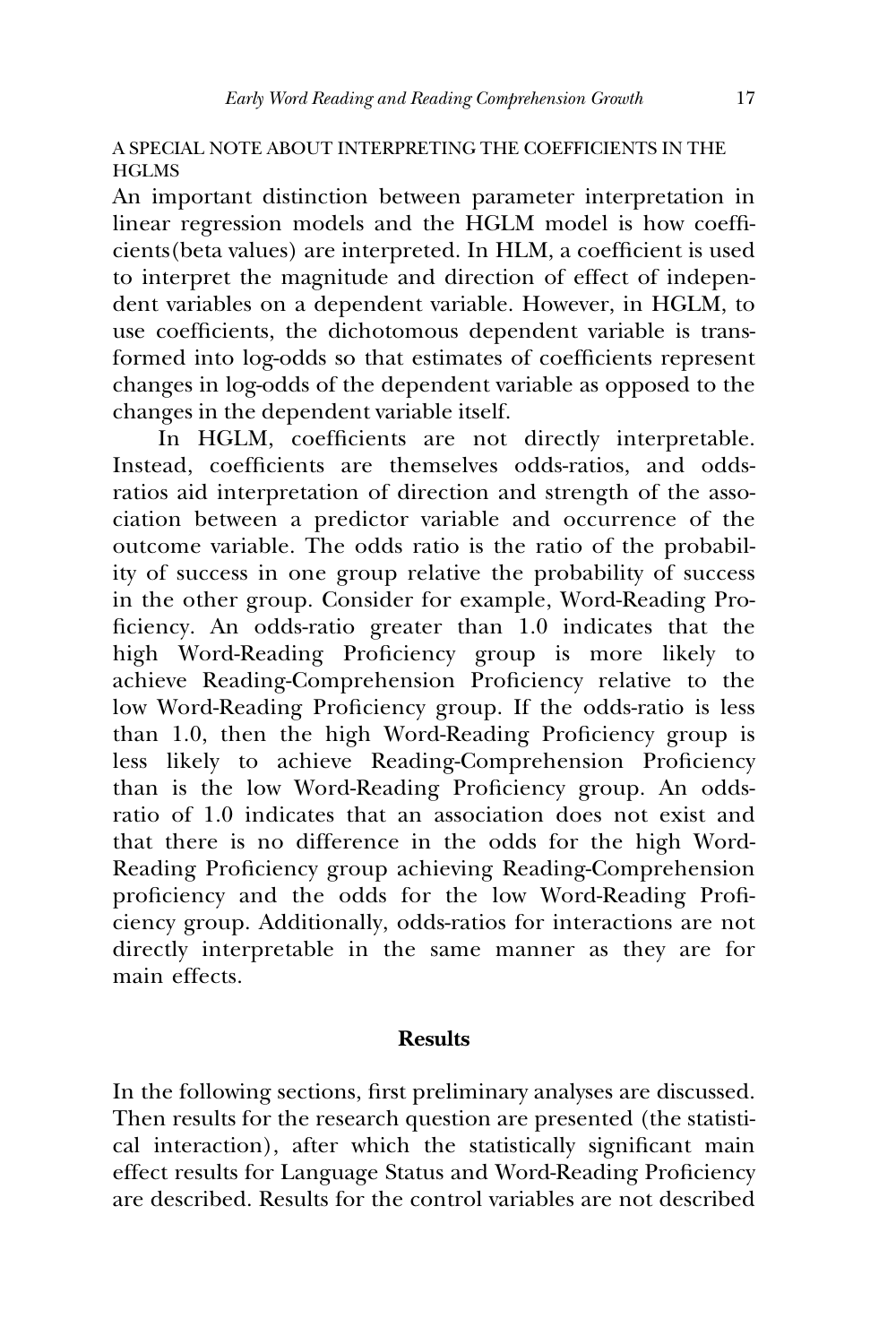because they were in the statistical models solely to adjust for effects and were not of special interest. Only the final model results are discussed.

## Preliminary Analyses

We begin by describing the LMs' OLDS performance. Table 1 displays summary results. An overall conclusion was that the LMs displayed a wide range of oral English-language proficiency by the spring of first grade, but also most of the LMs had oral English proficiency levels close the cut-off score for passing the OLDS. First,  $28\%$  ( $n = 282$ ) of the 992 LMs were not required to take the OLDS test at all, indicating their kindergarten teachers thought their oral English was sufficient to take the reading test. Second, as late as the spring of first grade, 168 children (approximately 17% of the total LM sample) were still required to take the OLDS. The range of numbers of children not required versus those still required to take the test at end of first grade suggested wide variation in LMs' oral English ability. Third, the quartile breakouts (and frequency distributions) at each OLDS assessment period revealed that fairly large numbers of students who took the OLDS at a given time point did not pass it. For instance, at the fall of kindergarten, of the 647 LMs who took the OLDS, 50% did not pass the OLDS (see Quartiles 1 and 2 shown in column two of Table 1 with the upper score limit of 36, just under the cut score of 37). As another example, at the fall of first grade, of the 66 LMs who took the OLDS test, again at least 50% of those students did not pass the OLDS (see column 8 in Table 1 which shows the cut point for the  $50<sup>th</sup>$  percentile in the ranked scores as 33.50). Fourth, at the fall of kindergarten only approximately 33% of the total LM sample  $(n = 992)$  passed the oral English test (not shown in Table 1). By the fall of kindergarten, only 61% of the total LM sample could be considered to have at least minimal oral English proficiency (28% did not have to take the test and 33% passed). Finally, and perhaps most importantly, when frequency distributions of OLDS scores were examined for test takers at each OLDS assessment period, most of the scores for LMs who passed the OLDS tended to aggregate near the cutoff score, creating a positive skew. Table 1 implies a similar result for each test period. For instance, at the fall of kindergarten for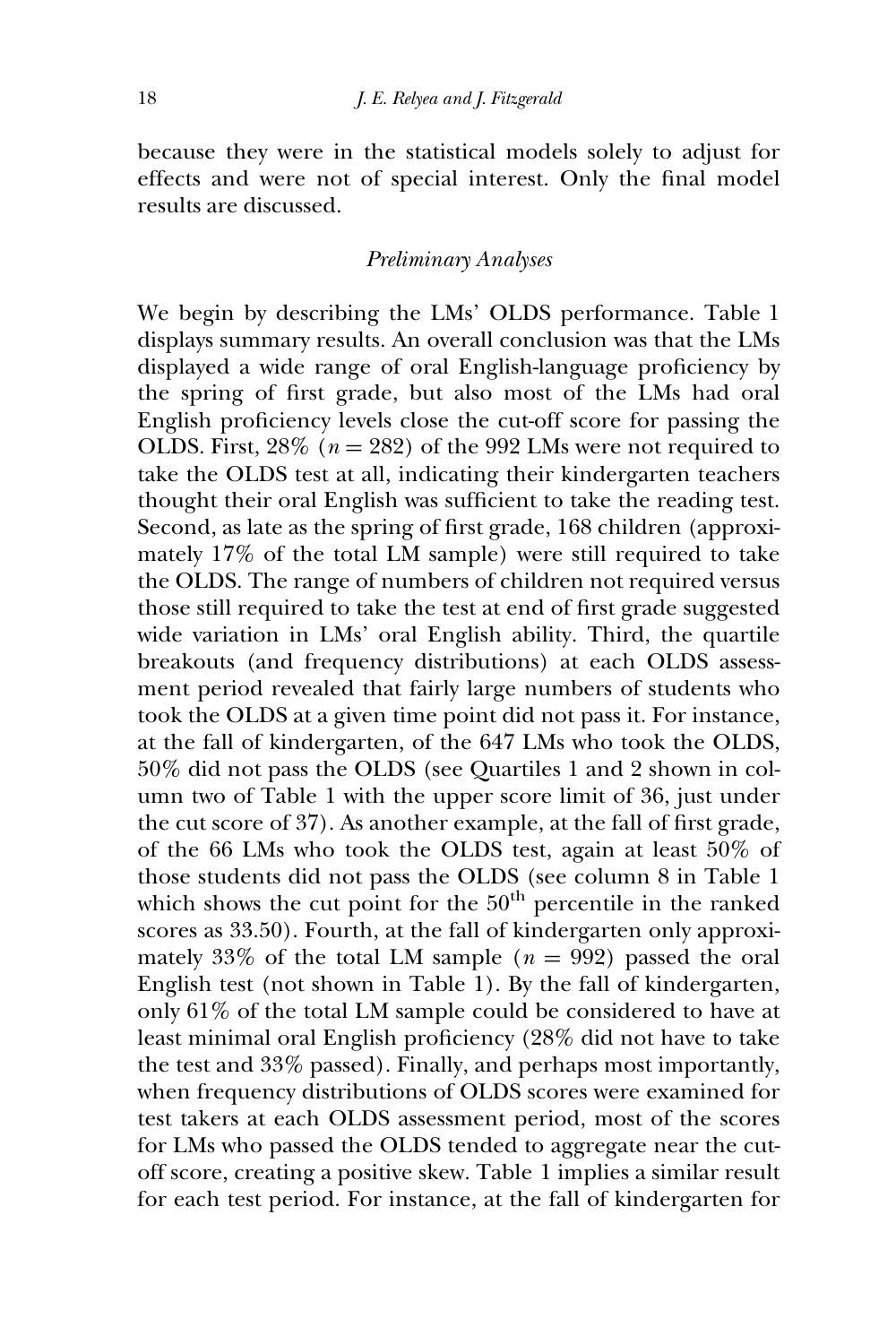| ann.<br>í<br>$\overline{\phantom{a}}$<br>.<br>.<br>.<br>.<br>ı<br>ì<br>i<br>.<br>?<br>֧֚֚֝<br>֧֧֧֧֦֧֧֚֚֚֚֚֚֚֚֚֚֚֚֚֚֚֚֚֚֚֝֝֓֝֬֝֟֓֡֝֬<br>ł<br>くくくくしょ<br>j<br>ú<br>.<br>Cancer<br>ļ<br>.<br>.<br>.<br>1 | I<br><b>Second Contract</b><br>ļ<br>j<br>ļ<br>j<br>I<br>١<br>l<br>.<br>.<br>.<br>.<br>Ì |
|------------------------------------------------------------------------------------------------------------------------------------------------------------------------------------------------------|-----------------------------------------------------------------------------------------|
| Ç<br>ו<br>1<br>ג<br>֧֧֦֧֧ׅ֧֧֧֦֧֧֦֧֧֧֧ׅ֧֧ׅ֧֧֧ׅ֧֧֧֧֧֧֧֚֚֚֚֚֚֚֚֚֚֚֚֚֚֚֚֝֝֜֡֓֜֓֓֝֓֓֓֓֓֜֓֓֜֓֓֜֓֝֬֝֬֝֬֝֬<br>J                                                                                              |                                                                                         |
| i<br>5<br>ī                                                                                                                                                                                          | .<br>.<br>.<br>.<br>こてらし りそうちょう こうてつりょく                                                 |
| ij<br>֖֖֖֧ׅ֪ׅׅ֖֖֖֖֧ׅ֪֪֪֪֪֪֪֪ׅ֖֚֚֚֚֚֚֚֚֚֚֚֚֚֚֚֚֚֚֚֚֚֚֚֚֚֚֚֚֚֚֚֡֝֝֬֓֝<br>l<br>5141<br>ţ                                                                                                                | ì<br>ļ                                                                                  |
| $\epsilon$                                                                                                                                                                                           | i<br>İ<br>į<br>ļ<br>:<br>ו<br>i                                                         |

| LMs who<br>$(5.16)$ $42.00$<br>$\begin{array}{c} (2.62) \\ 43.50 \end{array}$<br>passed<br><b>OLDS</b><br>$37 - 60$<br>10.00<br>46.50<br>12.00<br>50.00<br>$\circledast$<br>$\widehat{\mathfrak{S}}$<br>$\widehat{\mathfrak{S}}$<br>26<br>LMs given<br>$\begin{array}{c} (6.65) \\ 32.38 \\ (11.16) \\ 33.50 \end{array}$<br>SCTC<br>$12 - 60$<br>(18)<br>22.75<br>(18)<br>(14)<br>33.50<br>50.00<br>$\pm 0.00$<br>66<br>did not pass<br>LMs who<br>$(18.55)$ $23.70$<br>$(8.84)$<br>25.00<br><b>OLDS</b><br>$(52)$<br>(44)<br>18.00<br>25.00<br>31.00<br>36.00<br>$0 - 36$<br>(51)<br>184<br>LMs who<br>$(21.47)$<br>45.33<br>$\begin{array}{c} (6.00) \\ 44.00 \end{array}$<br>passed<br>SCLIC<br>$37 - 60$<br>(0.74)<br>$(43)$<br>$50.00$<br>(53)<br>10.50<br>60.00<br>213<br>LMs given<br>$\begin{array}{c} (13.12) \\ 38.00 \end{array}$<br>$(40.02)$<br>35.30<br>(122)<br>SCTC<br>(104)<br>$(87)$<br>38.00<br>50.00<br>26.00<br>45.00<br>$0-60$<br>597<br>did not pass<br>LMs who<br>$(12.10)$<br>$20.00$<br>$\frac{(31.55)}{18.60}$<br><b>OLIOS</b><br>$\begin{array}{c} (84) \\ 20.00 \end{array}$<br>(85)<br>$\begin{array}{c} (73) \\ 30.00 \end{array}$<br>86.00<br>$-36$<br>8.00<br>313<br>LMs who<br>(32.56)<br>(6.06)<br>passed<br>SCLIO<br>45.89<br>44.00<br>$37 - 60$<br>(85)<br>$(82)$<br>(83)<br>44.00<br>50.00<br>0.01<br>60.00<br>323<br>LMs given<br>$(65.22)$<br>$32.23$<br>$(16.67)$<br>36.00<br>$\frac{6}{6}$<br>68)<br><b>SC</b><br>$\circledS$<br>$\sum_{\alpha}^{\infty}$<br>$\beta$<br>$\infty$<br>$0 - 60$<br>647<br>36.<br>JJ<br>$\frac{4}{4}$<br>Quartile 2<br>Quartile 3<br>$(n)$<br>Quartile 4<br>$Quartile 1$<br>$(n; low)$<br>$\mathrm{Quartile}^\mathrm{b}$<br>Median<br>$\qquad \qquad \textbf{(SD)}$<br>Range<br>$n\,(\%)^{\rm a}$<br>Mean<br>$\binom{n}{k}$ |                          |     | Fall Kindergarten |      |      | Spring Kindergarten |      |      | Fall Grade 1           |                                                                   | Grade 1<br>Spring                              |
|----------------------------------------------------------------------------------------------------------------------------------------------------------------------------------------------------------------------------------------------------------------------------------------------------------------------------------------------------------------------------------------------------------------------------------------------------------------------------------------------------------------------------------------------------------------------------------------------------------------------------------------------------------------------------------------------------------------------------------------------------------------------------------------------------------------------------------------------------------------------------------------------------------------------------------------------------------------------------------------------------------------------------------------------------------------------------------------------------------------------------------------------------------------------------------------------------------------------------------------------------------------------------------------------------------------------------------------------------------------------------------------------------------------------------------------------------------------------------------------------------------------------------------------------------------------------------------------------------------------------------------------------------------------------------------------------------------------------------------------------------------------------------------------------------|--------------------------|-----|-------------------|------|------|---------------------|------|------|------------------------|-------------------------------------------------------------------|------------------------------------------------|
|                                                                                                                                                                                                                                                                                                                                                                                                                                                                                                                                                                                                                                                                                                                                                                                                                                                                                                                                                                                                                                                                                                                                                                                                                                                                                                                                                                                                                                                                                                                                                                                                                                                                                                                                                                                                    |                          |     |                   |      |      |                     |      |      |                        | LMs who                                                           | LMs who                                        |
|                                                                                                                                                                                                                                                                                                                                                                                                                                                                                                                                                                                                                                                                                                                                                                                                                                                                                                                                                                                                                                                                                                                                                                                                                                                                                                                                                                                                                                                                                                                                                                                                                                                                                                                                                                                                    |                          |     |                   |      |      |                     |      |      |                        | did not                                                           | passed                                         |
|                                                                                                                                                                                                                                                                                                                                                                                                                                                                                                                                                                                                                                                                                                                                                                                                                                                                                                                                                                                                                                                                                                                                                                                                                                                                                                                                                                                                                                                                                                                                                                                                                                                                                                                                                                                                    |                          |     |                   |      |      |                     |      |      |                        | pass OLDS                                                         | SCTIC                                          |
|                                                                                                                                                                                                                                                                                                                                                                                                                                                                                                                                                                                                                                                                                                                                                                                                                                                                                                                                                                                                                                                                                                                                                                                                                                                                                                                                                                                                                                                                                                                                                                                                                                                                                                                                                                                                    |                          |     |                   |      |      |                     |      |      |                        | $\overline{6}$                                                    | 168                                            |
|                                                                                                                                                                                                                                                                                                                                                                                                                                                                                                                                                                                                                                                                                                                                                                                                                                                                                                                                                                                                                                                                                                                                                                                                                                                                                                                                                                                                                                                                                                                                                                                                                                                                                                                                                                                                    |                          |     |                   |      |      |                     |      |      |                        |                                                                   |                                                |
|                                                                                                                                                                                                                                                                                                                                                                                                                                                                                                                                                                                                                                                                                                                                                                                                                                                                                                                                                                                                                                                                                                                                                                                                                                                                                                                                                                                                                                                                                                                                                                                                                                                                                                                                                                                                    |                          |     |                   |      |      |                     |      |      |                        |                                                                   | $(16.94)$<br>44.85                             |
|                                                                                                                                                                                                                                                                                                                                                                                                                                                                                                                                                                                                                                                                                                                                                                                                                                                                                                                                                                                                                                                                                                                                                                                                                                                                                                                                                                                                                                                                                                                                                                                                                                                                                                                                                                                                    |                          |     |                   |      |      |                     |      |      |                        | $\begin{array}{c} (4.03) \\ 25.15 \\ (7.39) \\ 25.00 \end{array}$ | $\begin{array}{c} (5.82) \\ 44.00 \end{array}$ |
|                                                                                                                                                                                                                                                                                                                                                                                                                                                                                                                                                                                                                                                                                                                                                                                                                                                                                                                                                                                                                                                                                                                                                                                                                                                                                                                                                                                                                                                                                                                                                                                                                                                                                                                                                                                                    |                          |     |                   |      |      |                     |      |      |                        |                                                                   |                                                |
|                                                                                                                                                                                                                                                                                                                                                                                                                                                                                                                                                                                                                                                                                                                                                                                                                                                                                                                                                                                                                                                                                                                                                                                                                                                                                                                                                                                                                                                                                                                                                                                                                                                                                                                                                                                                    |                          |     |                   |      |      |                     |      |      |                        | $12 - 36$                                                         | $37 - 60$                                      |
|                                                                                                                                                                                                                                                                                                                                                                                                                                                                                                                                                                                                                                                                                                                                                                                                                                                                                                                                                                                                                                                                                                                                                                                                                                                                                                                                                                                                                                                                                                                                                                                                                                                                                                                                                                                                    |                          |     |                   |      |      |                     |      |      |                        |                                                                   |                                                |
|                                                                                                                                                                                                                                                                                                                                                                                                                                                                                                                                                                                                                                                                                                                                                                                                                                                                                                                                                                                                                                                                                                                                                                                                                                                                                                                                                                                                                                                                                                                                                                                                                                                                                                                                                                                                    |                          |     |                   |      |      |                     |      |      |                        | 0.25                                                              | 1.00                                           |
|                                                                                                                                                                                                                                                                                                                                                                                                                                                                                                                                                                                                                                                                                                                                                                                                                                                                                                                                                                                                                                                                                                                                                                                                                                                                                                                                                                                                                                                                                                                                                                                                                                                                                                                                                                                                    |                          |     |                   |      |      |                     |      |      |                        | (10)                                                              | $(52)$                                         |
|                                                                                                                                                                                                                                                                                                                                                                                                                                                                                                                                                                                                                                                                                                                                                                                                                                                                                                                                                                                                                                                                                                                                                                                                                                                                                                                                                                                                                                                                                                                                                                                                                                                                                                                                                                                                    |                          |     |                   |      |      |                     |      |      |                        | 25.00                                                             | $\pm 0.0$                                      |
|                                                                                                                                                                                                                                                                                                                                                                                                                                                                                                                                                                                                                                                                                                                                                                                                                                                                                                                                                                                                                                                                                                                                                                                                                                                                                                                                                                                                                                                                                                                                                                                                                                                                                                                                                                                                    |                          |     |                   |      |      |                     |      |      |                        |                                                                   | $^{(48)}$                                      |
|                                                                                                                                                                                                                                                                                                                                                                                                                                                                                                                                                                                                                                                                                                                                                                                                                                                                                                                                                                                                                                                                                                                                                                                                                                                                                                                                                                                                                                                                                                                                                                                                                                                                                                                                                                                                    |                          |     |                   |      |      |                     |      |      |                        | $(12)$<br>31.75                                                   | 48.00                                          |
|                                                                                                                                                                                                                                                                                                                                                                                                                                                                                                                                                                                                                                                                                                                                                                                                                                                                                                                                                                                                                                                                                                                                                                                                                                                                                                                                                                                                                                                                                                                                                                                                                                                                                                                                                                                                    |                          |     |                   |      |      |                     |      |      |                        | $\circledS$                                                       | $\left( 31\right)$                             |
|                                                                                                                                                                                                                                                                                                                                                                                                                                                                                                                                                                                                                                                                                                                                                                                                                                                                                                                                                                                                                                                                                                                                                                                                                                                                                                                                                                                                                                                                                                                                                                                                                                                                                                                                                                                                    |                          |     |                   |      |      |                     |      |      |                        | 36.00                                                             | 0.00                                           |
|                                                                                                                                                                                                                                                                                                                                                                                                                                                                                                                                                                                                                                                                                                                                                                                                                                                                                                                                                                                                                                                                                                                                                                                                                                                                                                                                                                                                                                                                                                                                                                                                                                                                                                                                                                                                    | $\widehat{\mathfrak{m}}$ | 55) | (73)              | (71) | (84) | (47)                | (37) | (16) | $\widehat{\mathbf{e}}$ | $\left(10\right)$                                                 | (37)                                           |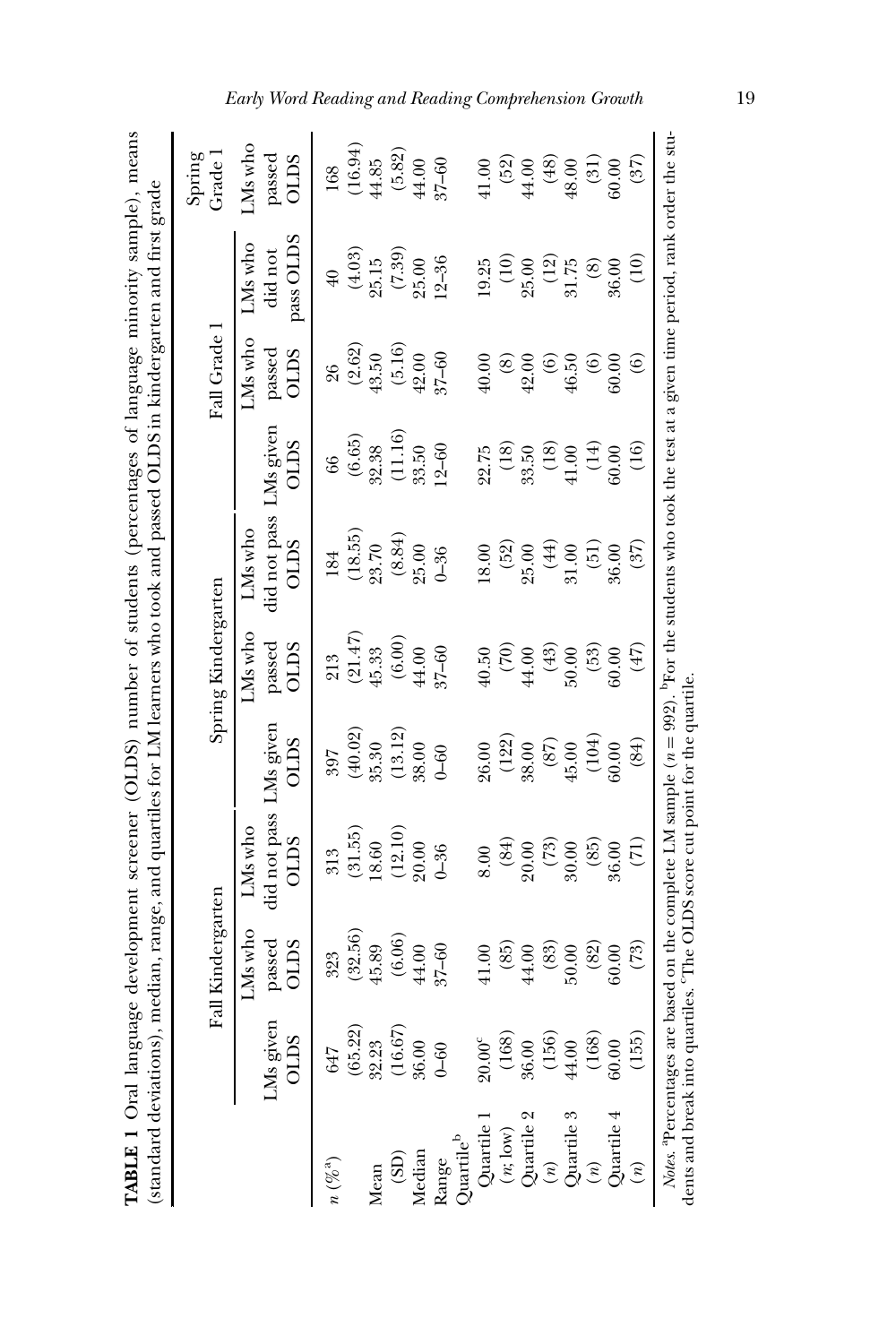the LMs who passed the OLDS, only approximately 33% of LMs passed the oral English test with a cut-off score of 37 or better (see the first row of the third column in Table 1). However, at the fall of kindergarten, the mean score of test takers at that time point was slightly higher than the median (44.00) showing a positively skewed distribution, which indicated that, on the whole, those who passed the OLDS were barely qualified to be considered to be English proficient (see column three in Table 1). Overall, while LMs in the present study had passed the OLDS cut-off score by the end of first grade, many of them likely met only a minimum threshold of oral English-language proficiency. On the whole, the LMs' oral English proficiency levels likely were not comparable to their NE peers.

Table 2 displays proportions (and standard deviations) of children achieving Reading-Comprehension Proficiency by the full sample, Language-Status subsamples, and Word-Reading Proficiency Groups within Language-Status groups across first, third, fifth, and eighth grades. As would be expected, when considering the full sample of all students, the proportion of children achieving Reading-Comprehension Proficiency for the full sample gradually increased over time, with .68 of the children achieving level-8 mastery proficiency by eighth grade (see the Marginal Means in column 4). In addition, for the full sample, regardless of Language Status, from third grade on, children with initially high Word-Reading Proficiency (column 3) tended to achieve.

Reading-Comprehension Proficiency to a far greater degree than children with initially low Word-Reading Proficiency (column 2). For example, by eighth grade, .81 of children with initially high Word-Reading Proficiency achieved Reading-Comprehension Proficiency ("mastery" level 8), whereas only .37 of children with initially low Word-Reading Proficiency had achieved Reading-Comprehension Proficiency.

Turning to the comparison of LMs' (column 7) and NEs' (column 10) Reading-Comprehension Proficiency progress across grades, regardless of Word-Reading Proficiency, there were some differences between the two groups depending on the year tested. As would be expected, the proportions of LMs and NEs who achieved Reading-Comprehension Proficiency in first grade were 0 and near 0, respectively. However, greater absolute differences between the two subgroups appeared by third grade,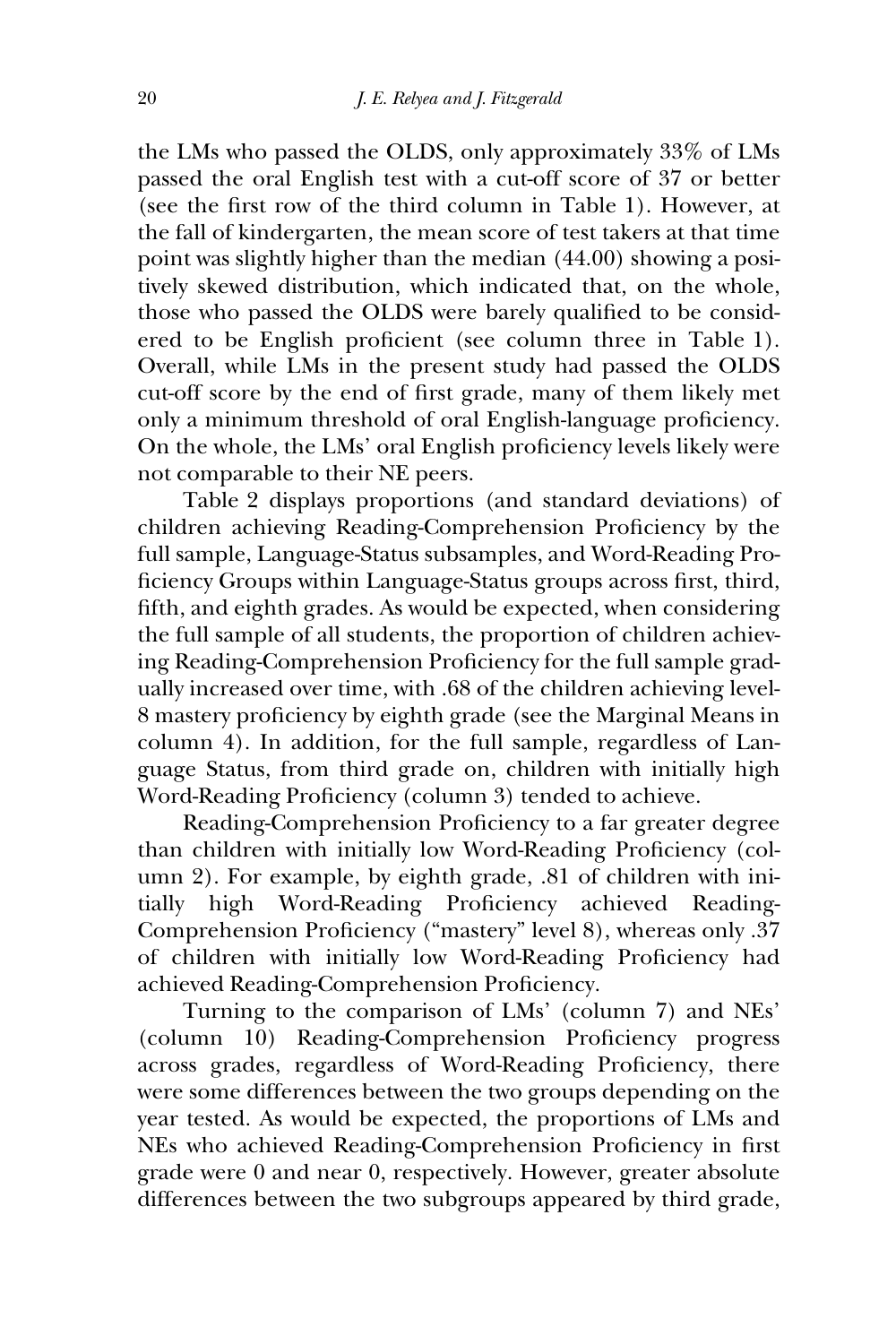| l<br>)<br>،<br>ما<br>こく<br>$E_{cont}$ . |        |
|-----------------------------------------|--------|
| .<br>.<br>.                             | ;<br>ג |
|                                         |        |
| į                                       | ١      |
| - 11<br>11<br>.<br>.<br>.               |        |
| $\frac{1}{2}$<br>ł                      |        |
| l<br>l<br>$\mathbf{r}$<br>ŕ             | Ç<br>j |

|         |                           | Full Sample                                                                                                                                       |                  |                          |                            |                  | Subsamples by Language Status |                                       |                  |
|---------|---------------------------|---------------------------------------------------------------------------------------------------------------------------------------------------|------------------|--------------------------|----------------------------|------------------|-------------------------------|---------------------------------------|------------------|
|         |                           |                                                                                                                                                   |                  |                          | Language-minority learners |                  |                               | Native-English-speaking speakers      |                  |
| Grade   | Low WRP<br>$(n =$<br>2311 | High WRP<br>$\equiv u$<br>5869                                                                                                                    | Marginal<br>Mean | Low WRP<br>$n =$<br>435) | $n = 557$<br>WRP<br>High   | Marginal<br>Mean | Low WRP<br>$n =$<br>1876)     | High WRP<br>$n =$<br>5312)            | Marginal<br>Mean |
| 5       | (00, 00)                  | .02(.13)                                                                                                                                          | $(11)$ D         | (00, 00)                 | (10)                       | (50)(00)         | (00, 00)                      | .02(.13)                              | (11)             |
| G3      | .05(.21)                  | .38(.49)                                                                                                                                          | (45)             | .03( .16)                | .27(.44)                   | (35, 15)         | 05(.22)                       | $\left( \frac{49}{2} \right)$<br>.39( | .29(.45)         |
| Ğ       | (.38)<br>.18 <sub>1</sub> | $\widetilde{50}$<br>.56(                                                                                                                          | $(05)$ } }.      | .13(.34)                 | (65.) 0f.                  | .26(.44)         | .19(.39)                      | $\bigoplus$<br>57                     | $(0.5)$ $64$ .   |
| $_{68}$ | .37(0.48)                 | (0.39)                                                                                                                                            | 68 (.47)         | .36(.49)                 | 81 (.39)                   | (61)(49)         | $(41)$ $(48)$                 | 81 (.39)                              | 68 (.47)         |
|         | Reading Proficiency.      | Note. Proportion is equivalent to the mean of a variable with the value of 0 and 1 and can therefore be interpreted as a probability. WRP = Word- |                  |                          |                            |                  |                               |                                       |                  |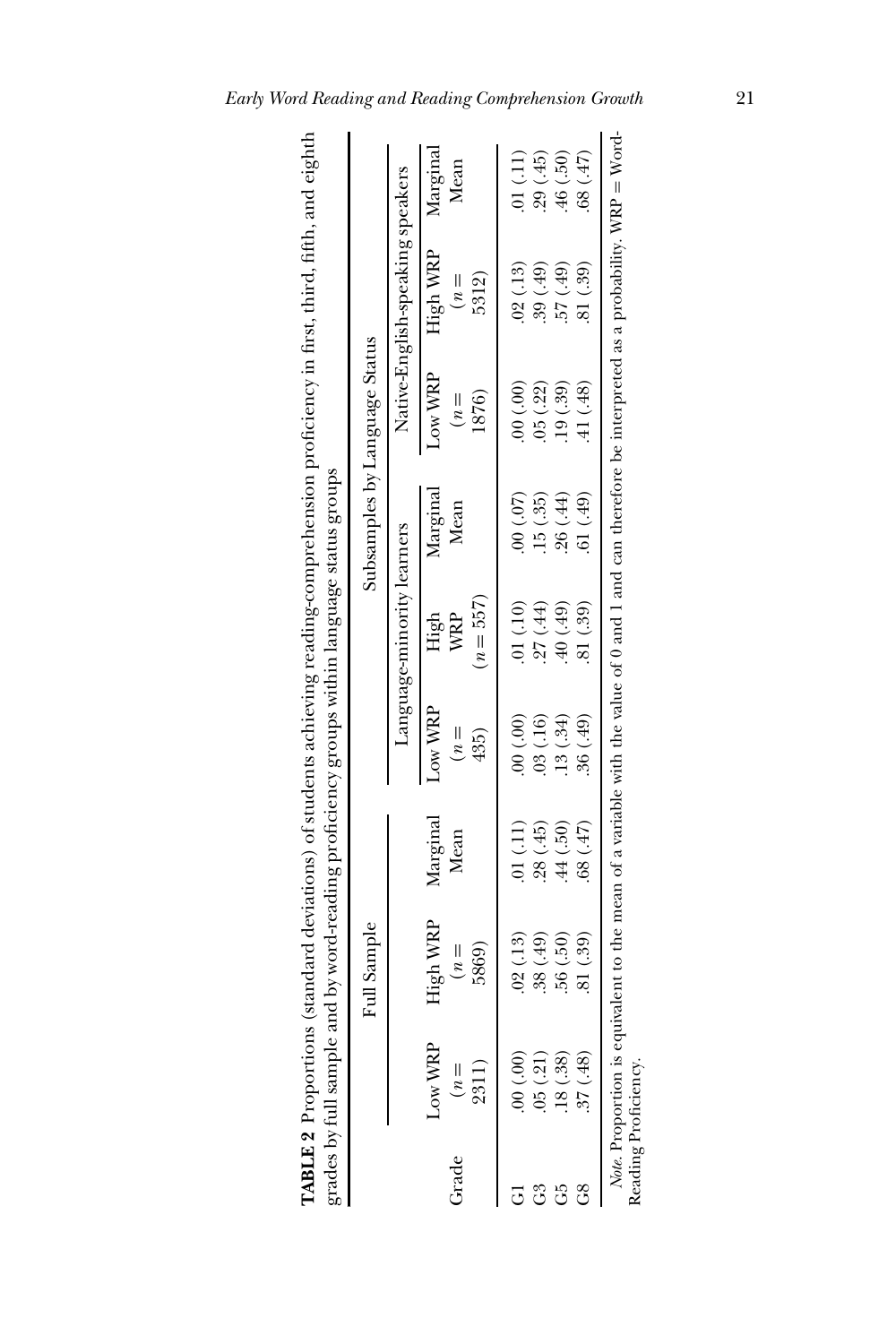with .15 of the LMs achieving Reading-Comprehension Proficiency, but with nearly double that proportion for NEs (.29). However, by eighth grade the proportion of LMs, on the whole, attaining Reading-Comprehension Proficiency was highly similar to NEs (.61 and .68, respectively).

Table 3 shows zero-order phi-coefficient correlations among Language Status, Word-Reading Proficiency, Reading-Comprehension Proficiency, and Time to Oral English-Language Proficiency variables for the full sample and Language-Status subsamples. On the whole, for the full sample, first-grade Word-Reading Proficiency was nearly unrelated to Reading-Comprehension Proficiency at first grade ( $r_{\varphi} = .06$ ), although the correlation was significant. The result is consistent with expectations in that it would be unlikely that first grade children would attain comprehension levels similar to upper middle grades students. The low correlation likely occurred due to low variance among students in reaching Reading-Comprehension Proficiency in an early grade. However, also as expected, the correlation between first-grade Word-Reading Proficiency and Reading-Comprehension Proficiency increased substantially after first grade and stabilized at moderate levels across third, fifth, and eighth grades ( $r_{\varphi} = .34$  to .41). Similar results obtained for both LMs ( $r_{\varphi} = .08$ )

|                                      |  | Full Sample |                                                     |  |                                        |     | Language-Status Subsamples <sup>a</sup>      |   |   |
|--------------------------------------|--|-------------|-----------------------------------------------------|--|----------------------------------------|-----|----------------------------------------------|---|---|
|                                      |  |             | 1 2 3 4 1 2 3 4 5                                   |  |                                        | - 6 |                                              | 8 | 9 |
| $1.$ WRP <sup>b</sup> G <sub>1</sub> |  |             | $\overline{\phantom{0}}$                            |  | $.06$ $.33$ $.32$ $.41$                |     |                                              |   |   |
| 2. RCP G1                            |  | $.06 -$     |                                                     |  | $.08$ - $.05$ $.08$ $.06$              |     |                                              |   |   |
| 3. RCP G3                            |  |             | $.34 \cdot .06$ - $.36 \cdot .16$ - $.35 \cdot .28$ |  |                                        |     |                                              |   |   |
| 4. RCP G5                            |  |             | $.33 \t .09 \t .36 \t - .32 \t .11 \t .40 \t - .29$ |  |                                        |     |                                              |   |   |
| 5. RCP G8                            |  |             | $.41.06.28.30$ $.40$ $.07$ $.25$ $.28$ $-$          |  |                                        |     |                                              |   |   |
| 6. OLDS in Fall K                    |  |             |                                                     |  | $.16$ $.02$ $.12$ $.12$ $.16$ $-$      |     |                                              |   |   |
| 7. OLDS in Spring K                  |  |             |                                                     |  | $-.03 - .04 - .12 - .15 - .08 - .32$ - |     |                                              |   |   |
| 8. OLDS in Fall G1                   |  |             |                                                     |  |                                        |     | $-.11 - .02 - .08 - .02 - .12 - .12 - .12$ - |   |   |
| 9. OLDS in Spring G1                 |  |             |                                                     |  |                                        |     | $-.26-.04-.13-.11-.27-.31-.30-.25-$          |   |   |

TABLE 3 Phi-correlation coefficients among variables for full sample and language-status subsamples

*Note.* Statistically significant correlation coefficients ( $p < .05$ ) are in **bold**. WRP = Word-Reading Proficiency,  $RCP = Reading$  Comprehension Proficiency, OLDS = Oral Language Development Scale,  $K =$  Kindergarten,  $G =$  Grade.

<sup>a</sup>The coefficients for LMs are in a lower diagonal and for NEs are in an upper diagonal. <sup>b</sup>The reference category (coded as 0) is low Word-Reading Proficiency.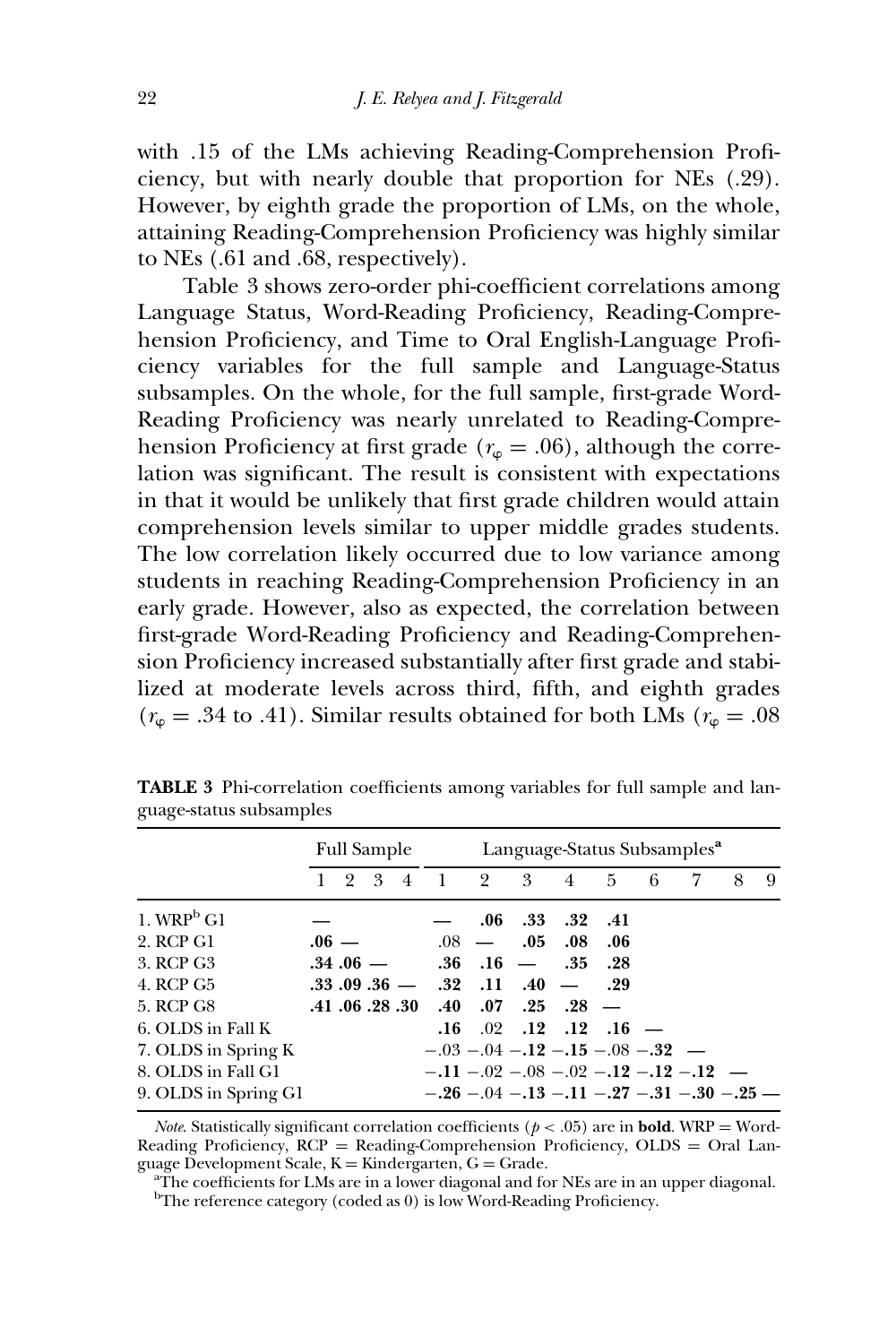for first grade to .40 at eighth grade) and NEs ( $r_{\varphi} = .06$  for first grade to .41 at eighth grade) for the rising correlational relations between Word-Reading Proficiency and Reading-Comprehension Proficiency.

Turning to the full-sample correlations among the four time-points for Reading-Comprehension Proficiency, again, as expected, correlations of first grade with upper grades were quite low ( $r_{\varphi} = .06$  to .09). The result was again likely due to the variance constraints in the lower grades. However, with more variability in Reading-Comprehension Proficiency as grades increased, cross-time-point correlations also increased  $(r_{\varphi} = .28 \text{ to } .36 \text{ for fourth through sixth grades}).$  Parallel results obtained for both LMs and NEs where there were low correlations of first grade with upper grades (LM  $r_{\varphi} = .07$  to .16; NE  $r_{\varphi} = .05$  to .08) and higher correlations for fourth through sixth grade (LM  $r_{\varphi} = .25$  to .40; NE  $r_{\varphi} = .28$  to .35). In short, the correlational patterns met expectations for variable behavior.

Finally, as shown in the zero-order correlations in Table 3, among LMs, when a subset of correlations was taken as a collective, a pattern emerged suggesting a strong negative relationship between Word-Reading Proficiency and the time the OLDS test was passed. That is, children who took and passed the oral English test earlier were more likely to attain high Word-Reading Proficiency in first grade than others who took and passed the oral English test later. For the LMs who were required to take the OLDS test, the correlations of Word-Reading Proficiency (in first grade) and the four categories for Time to Oral English- Language Proficiency were .16,  $-0.03$ ,  $-0.11$ , and  $-0.26$ , respectively, for increasing lengths of time for passing the OLDS test. The shift from an earlier positive correlation to the later increasingly negative correlations signals that children who took and passed the oral English test earlier tended to have higher first grade Word-Reading Proficiency whereas children who took the OLDS test later tended to have lower first grade Word-reading Proficiency. The result supports the decision to include oral English proficiency, measured as Time to Oral English-Language Proficiency, as a control variable in the statistical analyses.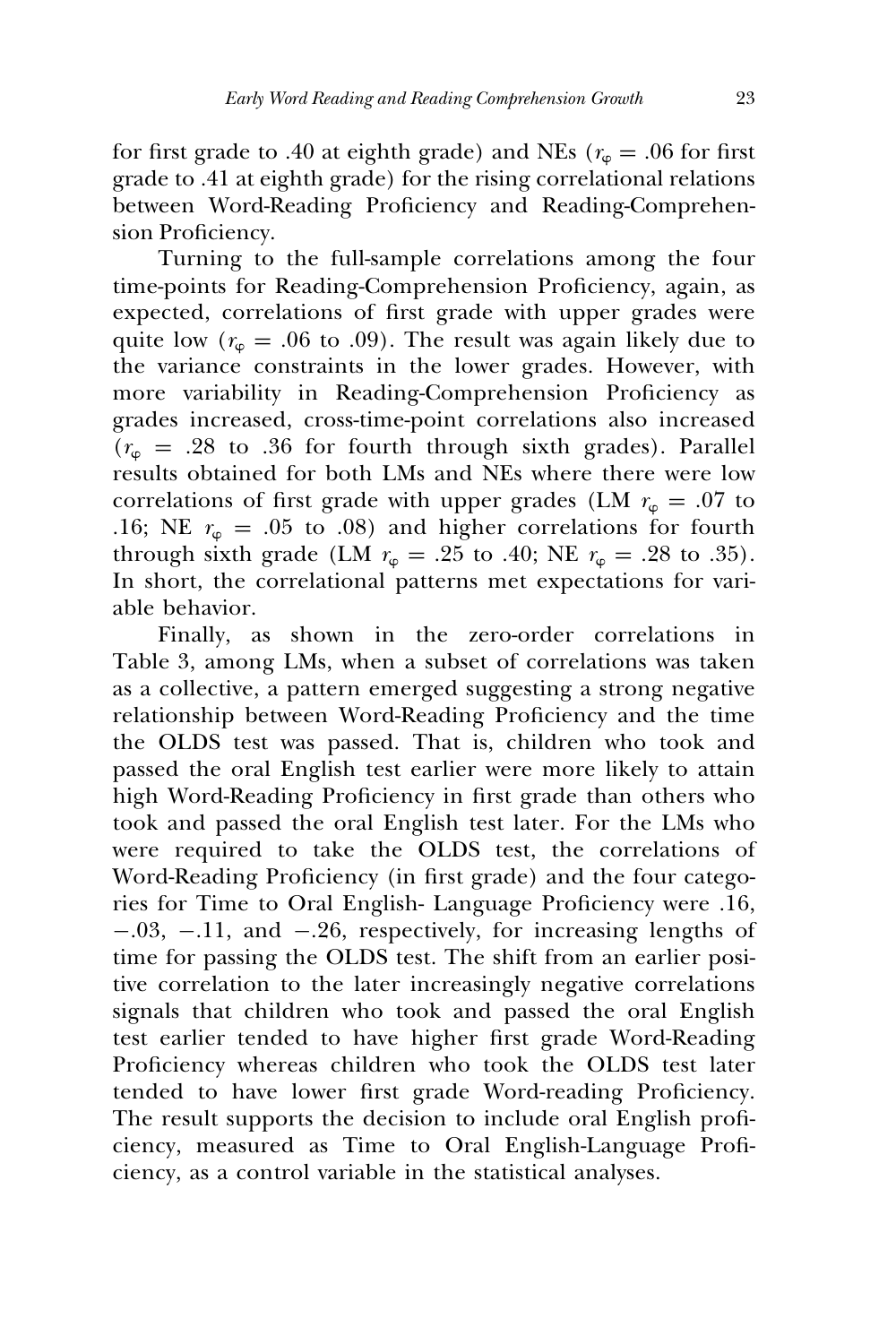Research Question: Was the relation between first-grade Word-Reading Proficiency and Reading-Comprehension-Proficiency growth through eighth grade different for LMs as compared to their NEs?

The relation between Word-Reading Proficiency and Reading-Comprehension-Proficiency growth was different for LMs compared to their NEs. The research question was addressed in the statistical interactions. Table 4 presents the sources of variance for all models. In the final model (i.e., Model D), the relation varied statistically significantly according to children's Language Status at the intercept ( $\beta = .62$ ,  $p < .001$ ), for instantaneous growth rate ( $\beta = -.01$ ,  $p < .001$ ), and for acceleration/deceleration of growth ( $\beta = .0001$ ,  $p < .001$ ), controlling for children's demographic backgrounds and Time to Oral English-Language Proficiency. Figure 1 depicts the interaction, and coupled with odds ratios, it aids interpretation of the significant interaction effects. Two sections follow. First, within word-reading subgroups, LM and NEs' reading-comprehension growth trajectories are compared for high word readers and then for low word readers, parameter by parameter. Second, within word reading subgroups, LM and NE subgroups' reading-comprehension growth trajectories are compared descriptively by considering the raw odds of students' attaining reading-comprehension mastery at first, third, fifth, and eighth grade.

Taken together, the following sections portray this result: Among initially high word readers, LMs' initial reading comprehension was lower than their NE peers, but over time, they closed the gap. Among low word readers, LMs' initial reading comprehension was similar to their NE peers, but over time, a gap between LMs and NEs appeared and widened. That is, in comparison to NE peers, for long-term reading-comprehension growth, initially high word reading particularly advantaged LMs, and initially low word reading particularly disadvantaged LMs.

PARAMETER BY PARAMETER, NES' TRAJECTORIES COMPARED TO LMS' TRAJECTORIES FIRST FOR HIGH WORD READERS AND THEN FOR LOW WORD READERS

Starting with the high Word-Reading Proficiency group, the NEs and LMs exhibited concave (decelerating) and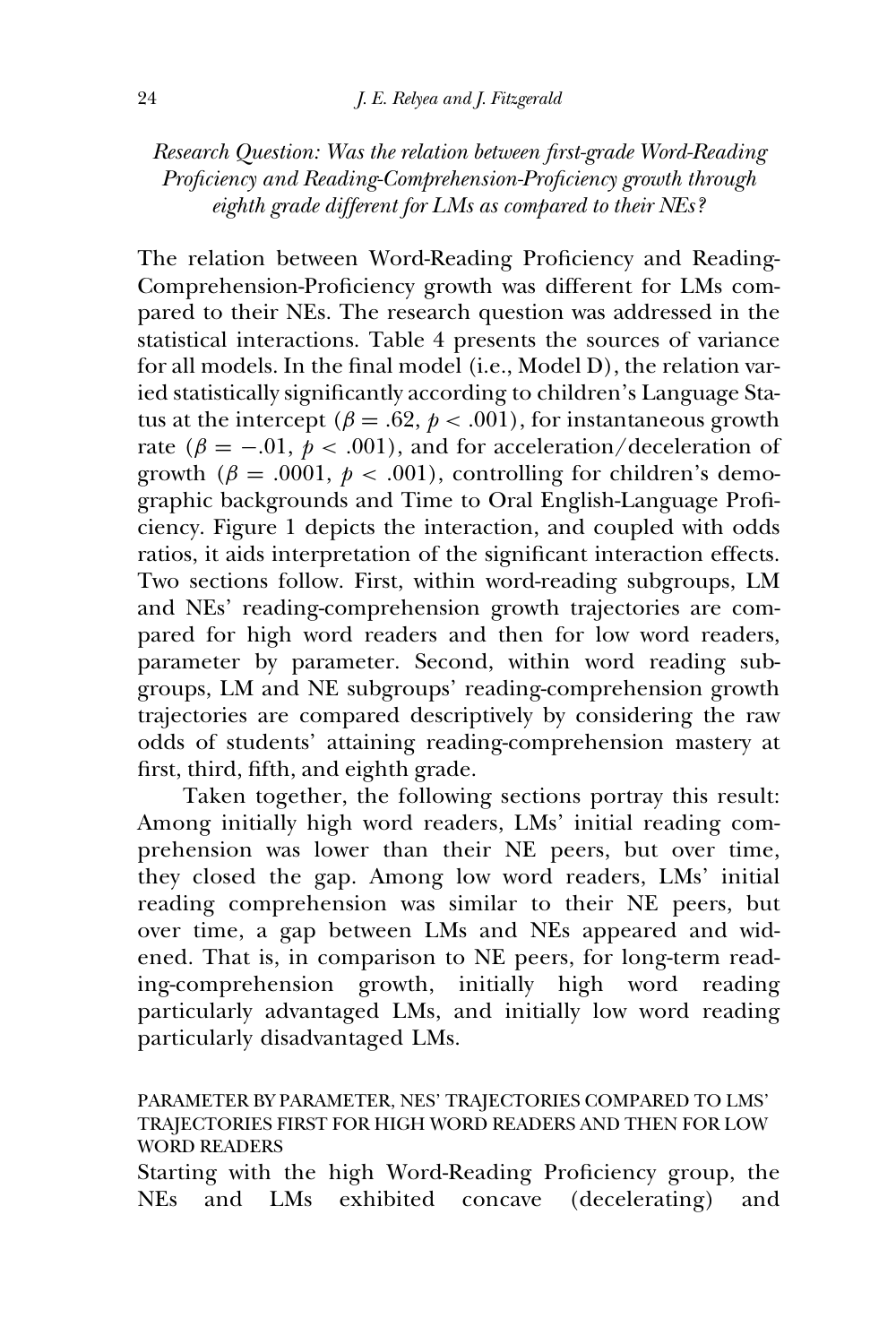|                                      |               | Model A       |    | Model B     |      | Model C     |      | Model D                                                 |      |
|--------------------------------------|---------------|---------------|----|-------------|------|-------------|------|---------------------------------------------------------|------|
|                                      |               | β             | OR | $\beta$     | OR   | $\beta$     | OR   | β                                                       | OR   |
| <b>Fixed effects</b>                 |               |               |    |             |      |             |      |                                                         |      |
| Initial status                       |               |               |    |             |      |             |      |                                                         |      |
| Intercept                            |               |               |    |             |      |             |      | $v_{00}$ -.59*** .55 -3.33*** .04 -4.77*** .01 -5.06*** | .01  |
| Language Status <sup>a</sup>         | $y_{03}$      |               |    |             |      |             |      | $-1.18***$                                              | .31  |
| <b>WRP</b> <sup>b</sup>              | $y_{02}$      |               |    |             |      |             |      | $2.04***$                                               | 7.70 |
| Language Status $\times \gamma_{01}$ |               |               |    |             |      |             |      | $.62***$                                                | 1.85 |
| <b>WRP</b>                           |               |               |    |             |      |             |      |                                                         |      |
| Instantaneous                        |               |               |    |             |      |             |      |                                                         |      |
| growth rate                          |               |               |    |             |      |             |      |                                                         |      |
| Intercept                            | $\gamma_{10}$ |               |    | $.06***$    | 1.06 | $.14***$    | 1.15 | $.10***$                                                | 1.10 |
| Language Status <sup>a</sup>         | $v_{13}$      |               |    |             |      |             |      | $-.05***$                                               | 1.05 |
| <b>WRP</b> <sup>b</sup>              | $y_{12}$      |               |    |             |      |             |      | $-.02***$                                               | .98  |
| Language Status $\times \gamma_{11}$ |               |               |    |             |      |             |      | $-.01***$                                               | 1.01 |
| <b>WRP</b>                           |               |               |    |             |      |             |      |                                                         |      |
| Acceleration/                        |               |               |    |             |      |             |      |                                                         |      |
| deceleration rate                    |               |               |    |             |      |             |      |                                                         |      |
| Intercept                            | $y_{20}$      |               |    |             |      |             |      | $-.001***$ .999 $-.001***$                              | .99  |
| Language Status <sup>a</sup>         | $y_{23}$      |               |    |             |      |             |      | $-.001***$                                              | .99  |
| WRP <sup>b</sup>                     | $y_{22}$      |               |    |             |      |             |      | $.0001***1.001$                                         |      |
| Language Status $\times \gamma_{21}$ |               |               |    |             |      |             |      | $.0001***1.001$                                         |      |
| <b>WRP</b>                           |               |               |    |             |      |             |      |                                                         |      |
| Variance component                   |               |               |    |             |      |             |      |                                                         |      |
| Within-child                         |               | $-1.33***.01$ |    | $.99***$    | .003 | $1.12***$   | .003 | $.29***$                                                | .004 |
| Goodness of fit                      |               |               |    |             |      |             |      |                                                         |      |
| Deviance $(-2LL)$                    |               | 11,722,70.2   |    | 8,561,193.6 |      | 8,212,451.6 |      | 7,030,645.8                                             |      |
| AIC                                  |               | $1.17e+07$    |    | 8,561,200   |      | 8,212,460   |      | 7,030,726                                               |      |
| BIC                                  |               | $1.17e+07$    |    | 8,561,223   |      | 8,212,491   |      | 7,031,041                                               |      |

TABLE 4 Sources of variance for fitting a taxonomy of hierarchical generalized linear models

Note. All models include control variables (i.e., Gender, Race/ethnicity, Socio-economics status, and Time to Oral English-Language Proficiency). WRP = Word-Reading Proficiency. OR = odds ratio.  $-2L\overline{L} = -2 \times \overline{L}$  Log Likelihood. AIC = Akaike Information  $Criterion$ .  $BIC = Bayesian Information Criterion$ .

 ${}^{\text{a}}$ The reference category (coded as 0) is native English-speaking students.

<sup>b</sup>The reference category (coded as 0) is low Word-Reading Proficiency.

 $\sqrt{p}$  < .05, \*\*p < .01, \*\*\*p < .001 (two-tailed tests).

converging trajectories. In the aggregate, NEs and LMs in the initially high Word-Reading Proficiency group (the top two lines in Figure 1) performed slightly differently from one another at the intercept and very slightly differently for instantaneous growth rate and deceleration. The two groups' growth curves decelerated beginning around the spring of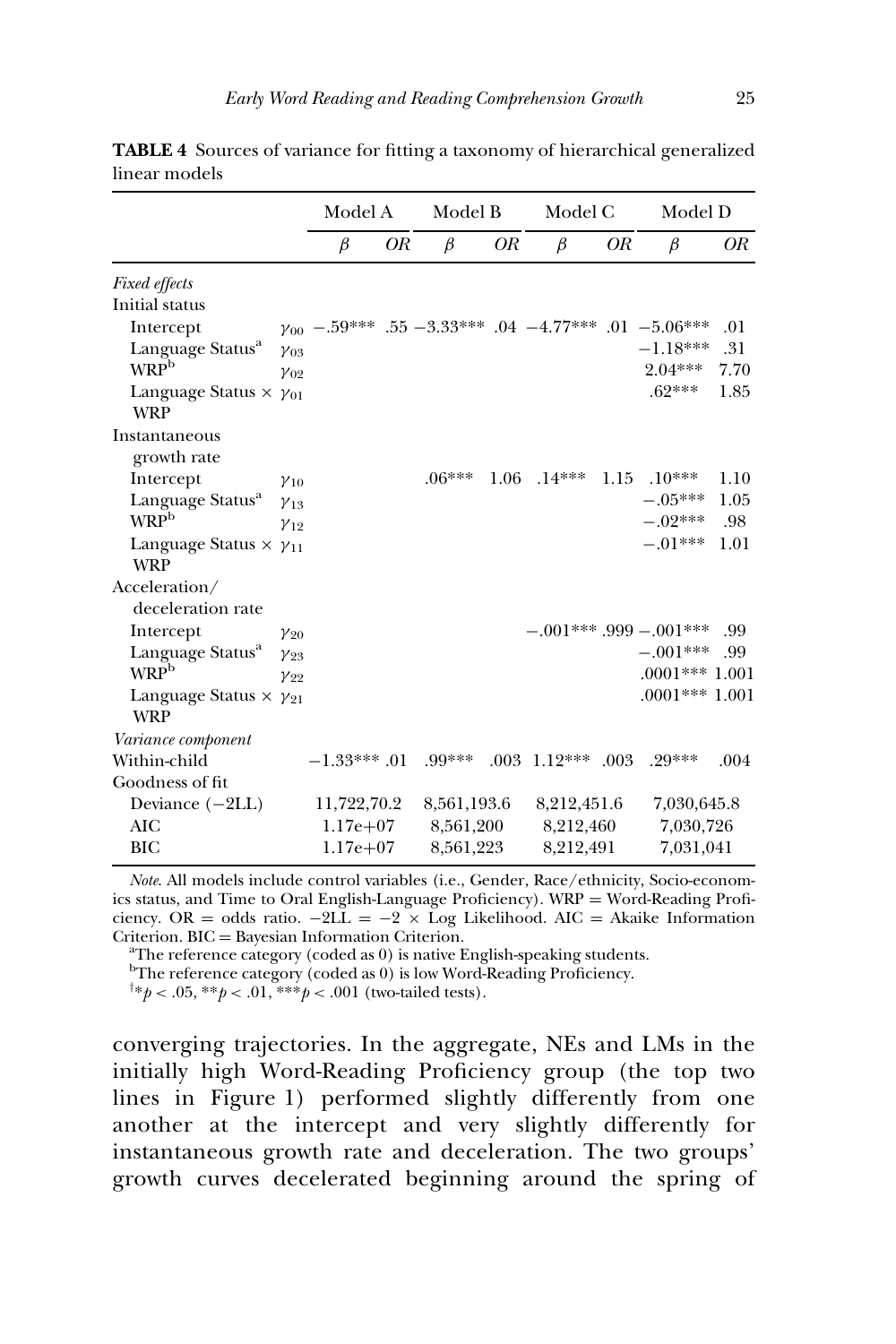

FIGURE 1 Interaction of Language Status and Word-Reading Proficiency on Expected Growth in the Probabilities of Achieving Reading-Comprehension Proficiency. Note.  $GI = first grade$ ,  $G3 = third grade$ ,  $G5 = fifth grade$ , and  $G8 =$  eighth grade. Age in months was the average age of children at each test point. Average age in months at each test point is alternative language for spacing the time correctly in the graph.

fifth grade, and at least from a practical standpoint, LMs lagged behind NEs through the elementary grades. The trajectory for NEs had a very slightly higher deceleration rate than that for LMs such that by the spring of eighth grade LMs caught up with their NE counterparts.

However, to the contrary, for initially low Word-Reading Proficiency students (the bottom two lines in Figure 1), although NE and LMs' Reading-Comprehension Proficiency growth was similar at the start and through the early grades, after third grade, LMs began to lag behind NEs, and the gap continued to widen through eighth grade. For both NEs and LMs in the low Word-Reading Proficiency group, the growth pattern was convex, accelerating over time, but NEs accelerated more than their counterpart LMs with low Word-Reading Proficiency. On average, LMs with initially low Word-Reading Proficiency ended eighth grade with the lowest Reading-Comprehension Proficiency of all groups.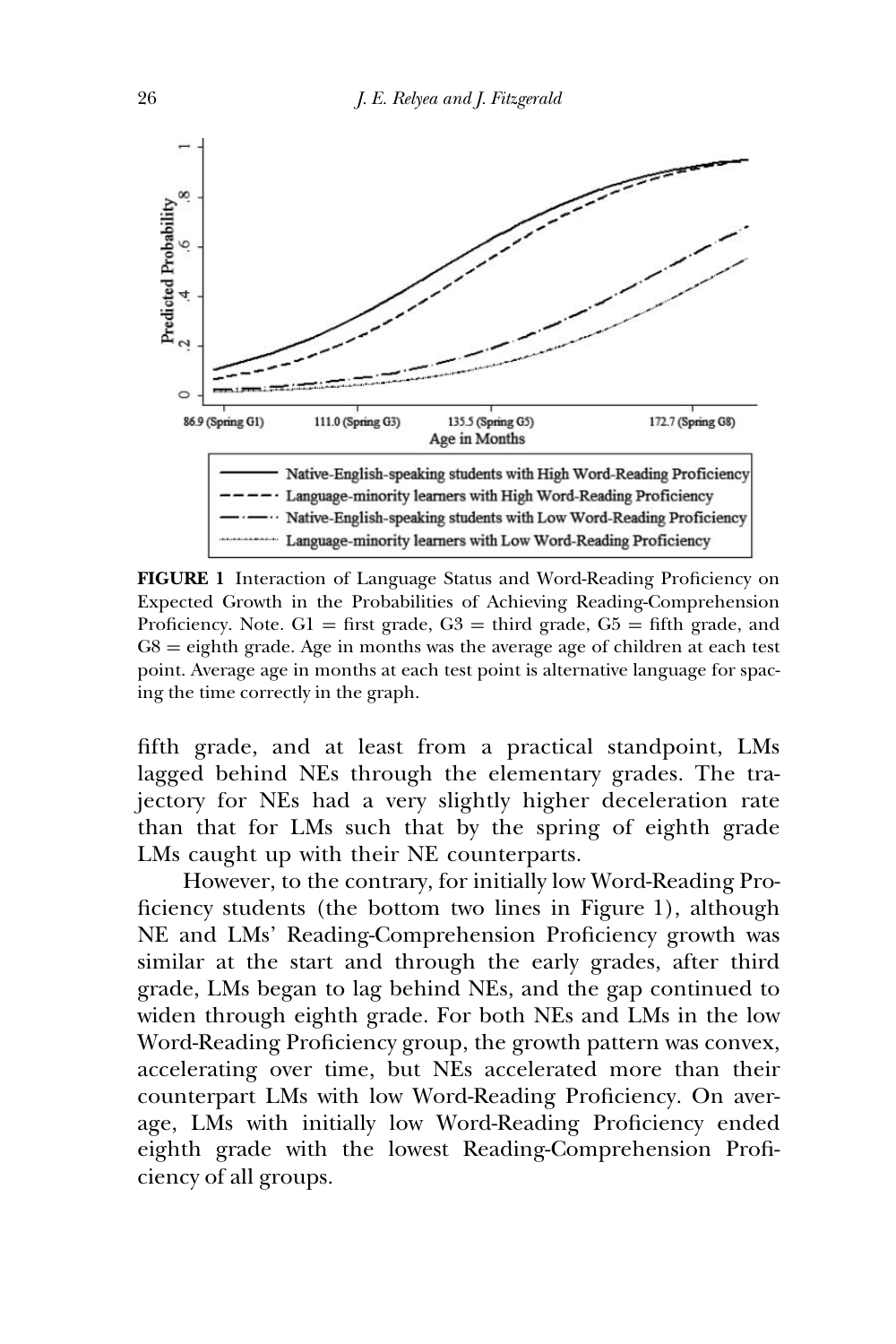# NATIVE-ENGLISH-SPEAKING STUDENTS' TRAJECTORIES COMPARED TO LMS' TRAJECTORIES: RAW ODDS OF ATTAINING READING COMPREHENSION MASTERY AT THE FIRST, THIRD, FIFTH, AND EIGHTH GRADE

Turning to a descriptive comparison of the four subgroups' Reading-Comprehension Proficiency progress by Language Status and high versus low Word-Reading Proficiency, Table 2 provides the odds of students' attaining mastery of Reading-Comprehension Proficiency at each of the four time points. Note that the table only provides raw score proportions of students at each static time point, and does not portray data used for the predicted growth curves per se. However, the raw score proportions are informative. Starting with the high Word-Reading Proficiency students, as would be expected, at first grade very few children in either language group attained Reading-Comprehension Proficiency (.01 and .02 for LMs and NEs, respectively). Through fifth grade, LMs with high Word-Reading Proficiency (.27 and .40, for third and fifth grade, respectively) lagged a bit behind their NE counterparts with high Word-Reading Proficiency (.39 and .57, respectively). However, by eighth grade, the proportions of LMs and NEs with high Word-Reading Proficiency were identical (.81).

For initially low Word-Reading Proficiency subgroups, the progression from first grade through third grade was highly similar for proportions of LMs (.00 to .03) and NEs (.00 to .05) attaining Reading-Comprehension Proficiency. At fifth grade, LMs (.13) lagged behind NEs (.19) slightly, and by eighth grade, LMs  $(.36)$  lagged even more (NEs = .41), again suggesting a widening gap between the two groups.

## Main Effects for Language Status

There were statistically significant main effects for language status at intercept ( $\beta = .73$ ,  $p < .001$ ), instantaneous growth rate  $(\beta = -.05, p < .001)$ , and acceleration/deceleration ( $\beta = .001, p$ < .001), controlling for children's demographic backgrounds and Time to Oral English- Language Proficiency. However, the interaction of Word-Reading Proficiency and Language Status over-rode interpretation of the main effects for all three parameters. That is, it is not accurate to say that, on the whole, one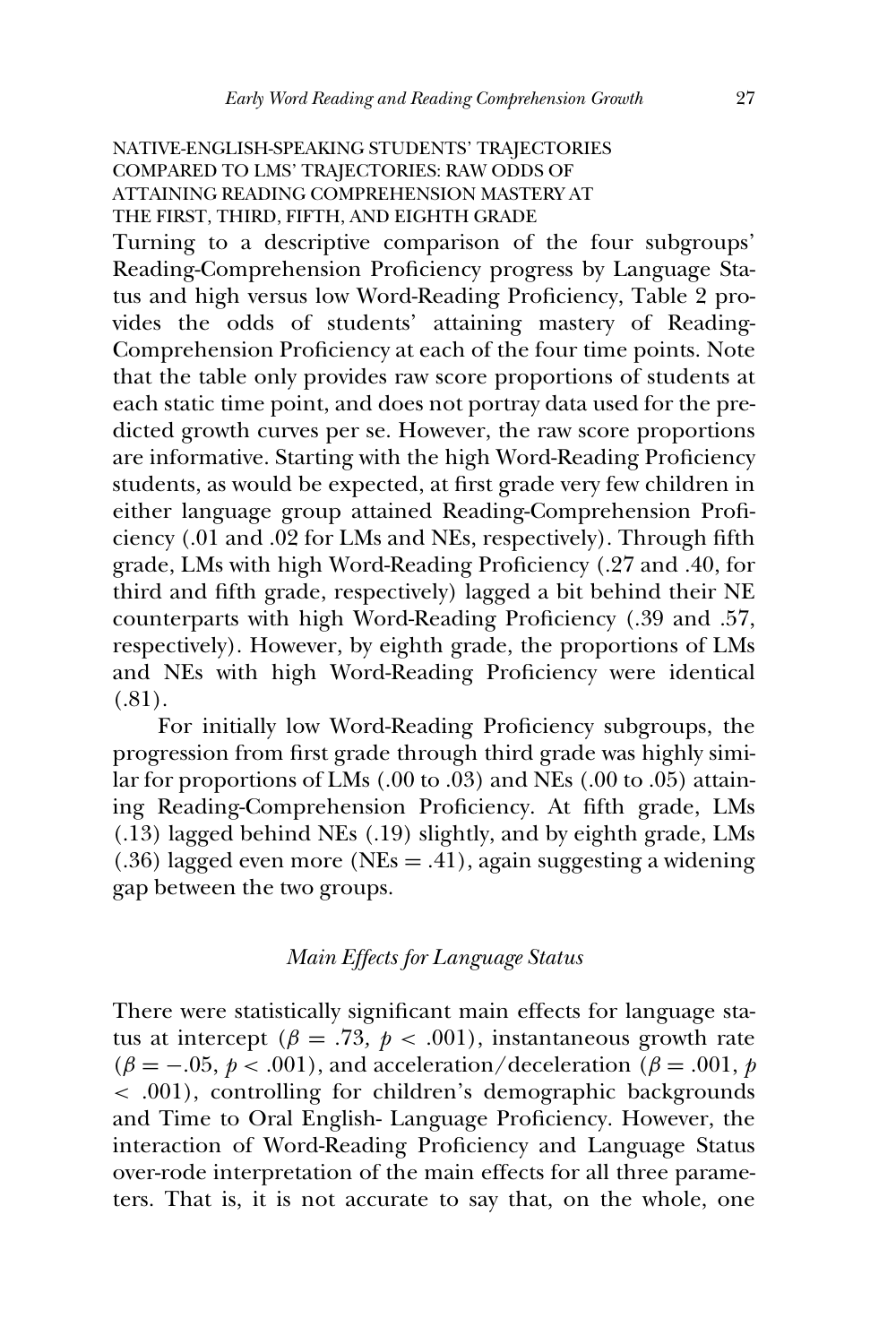Language Status group outperformed the other in the odds of achieving mastery of Reading-Comprehension proficiency at intercept, instantaneous growth rate, or for acceleration/deceleration. Instead, as previously described, and as can be seen in Figure 1, language group performance was dependent on initial Word-Reading Proficiency.

## Main Effects for Word-Reading Proficiency

There were significant effects for Word-Reading Proficiency, again for initial status ( $\beta = 2.04$ ,  $p < .001$ ), instantaneous growth rate ( $\beta = -.02$ ,  $p < .001$ ), and acceleration/deceleration ( $\beta =$ .0001,  $p < .001$ , controlling for children's demographics and Time to Oral English-Language Proficiency. All three main effects did hold in the face of the significant interaction. There was a moderately strong effect in growth pattern differences by Word-Reading Proficiency group, regardless of language status within Word-Reading Proficiency group. As can be seen in Figure 1, at the intercept and for instantaneous rate of growth, high Word-Reading Proficiency students (the top two subgroups) very slightly outperformed low Word-Reading Proficiency students (the bottom two subgroups). Moreover, high Word-Reading Proficiency students exhibited a concave Reading-Comprehension Proficiency growth pattern, decelerating after fifth grade, while low Word-Reading Proficiency exhibited a convex growth pattern, accelerating over that same time period. The trajectory patterns of the two high word reader subgroups (the top two groups in Figure 1) were similar to one another, and the patterns of growth trajectories for the two low word reader subgroups were similar to one another (the bottom two trajectories in Figure 1), but the high word reader pattern was different from the low word reader pattern. The trajectory pattern of high word readers tended to diverge increasingly from low word readers from about fifth grade on.

Figure 2 clarifies the main effect by depicting the two Word-Reading Proficiency groups' odds of achieving mastery of Reading-Comprehension Proficiency over the grades (while ignoring the Language Status effect). At initial status, for high Word-Reading Proficiency students, the odds of achieving Reading-Comprehension Proficiency were 7.70 times ( $OR = 7.70$ ) greater than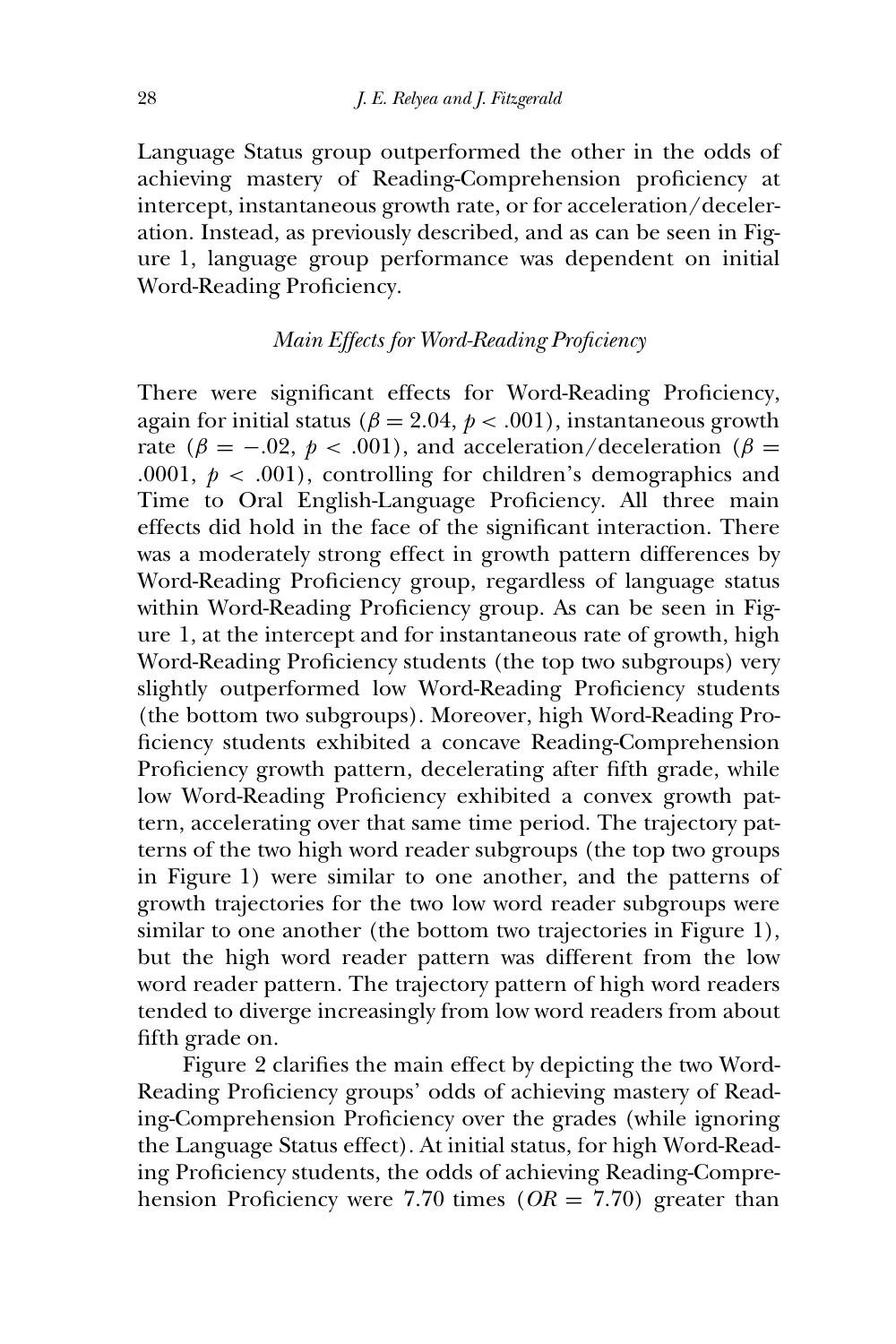

FIGURE 2 Predicted Growth in the Probabilities of Achieving Reading-Comprehension Proficiency for Children with High Word-Reading Proficiency and Children with Low Word-Reading Proficiency. Note.  $GI = first grade$ ,  $G3 =$ third grade,  $G5 =$  fifth grade, and  $Gs =$  eighth grade. Average age in months at each test point is alternative language for spacing the time correctly in the graph.

the odds for low Word-Reading Proficiency students. While the two groups were distinguished at initial status, they had very similar odds of achieving Reading-Comprehension Proficiency instantaneous growth rate ( $OR = .98$ ). The largest difference between the groups was in acceleration versus deceleration between fifth grade and eighth grade. Despite the low group's acceleration, the gap between the high and low groups still remained large by eighth grade.

#### Conclusion, Limitation, Discussion, and Implications

### Conclusion

The current study is the first to provide information about the association of early English word reading with English-readingcomprehension growth for a large nationally representative sample of LMs and NEs from first through eighth grade. The main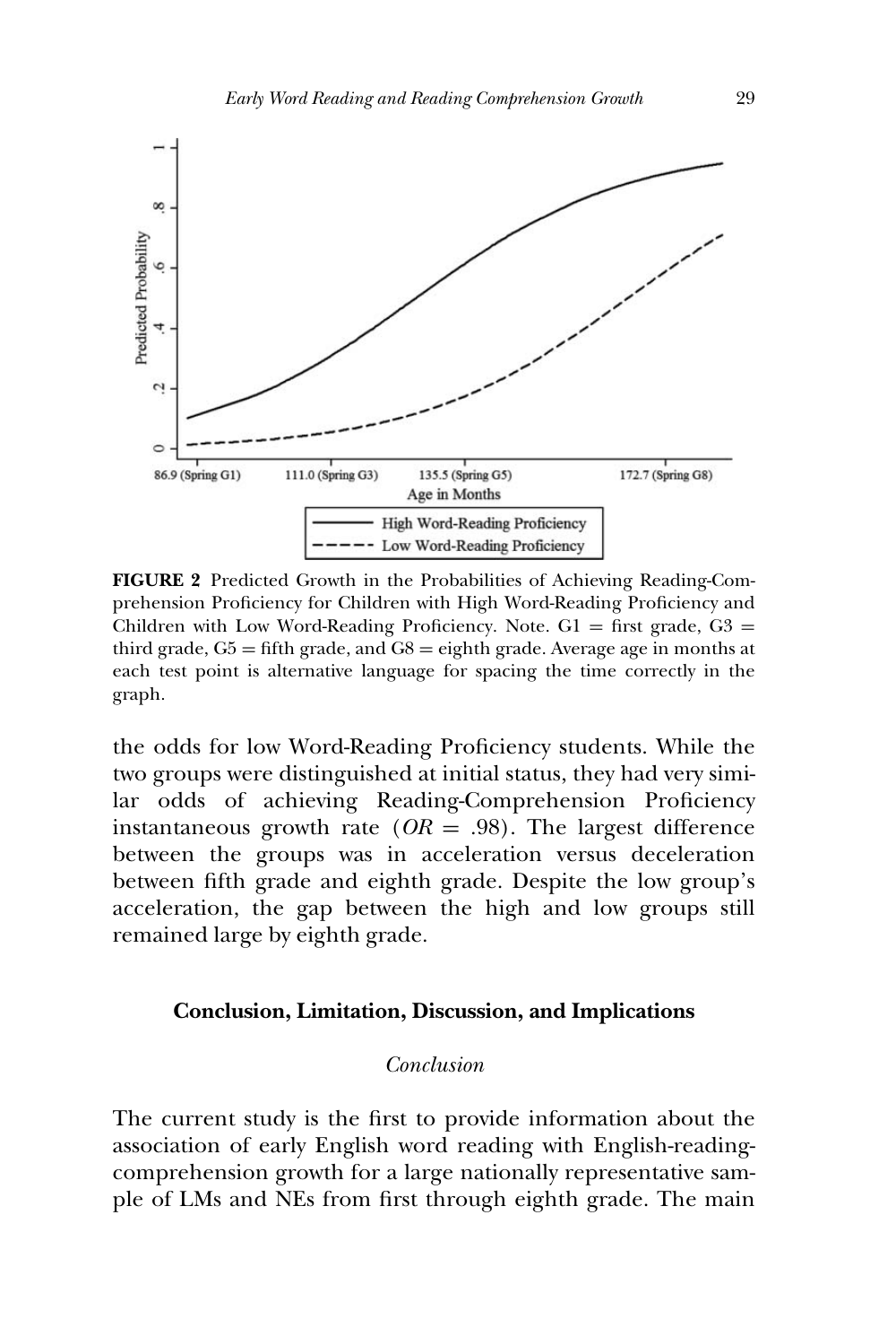conclusion was that the relation between early Word-Reading Proficiency and Reading-Comprehension Proficiency was different for LMs as compared to their NEs. Among initially high word readers, LMs' initial reading comprehension was lower than their NE peers, but over time, they closed the gap, with the two groups exhibiting similar comprehension levels at eighth grade. Among low word readers, LMs' initial reading comprehension was similar to their NE low word-reading peers, but over time, a gap between LMs and NEs' reading comprehension appeared and widened. That is, in comparison to NE peers, for long-term reading-comprehension growth, initially high word reading particularly advantaged LMs, and initially low word reading particularly disadvantaged LMs.

Additionally, regardless of language status, initially high word readers outperformed low word readers for reading comprehension growth. Moreover, initially high word readers demonstrated a concave reading-comprehension growth pattern, with comprehension decelerating over time, whereas initially low word readers exhibited a convex reading comprehension growth pattern, with comprehension accelerating over time.

#### Limitations

As conclusions and implications are considered, it is important to keep in mind that LMs in the present study were students who had passed an oral English proficiency assessment by the end of first grade. There was considerable variability in the LMs' levels of oral English proficiency, and their oral English proficiency, on the whole, was not likely comparable to their NE peers, but they did at least have minimal oral English abilities. Consequently, the results are relevant to similar students with at least minimal oral English proficiency by the end of first grade rather than to the LM population in general.

Because there was considerable variability in the LMs' oral English proficiency, it was especially important to control for initial oral English proficiency in the statistical analyses. However, although the OLDS test was reliable and valid and was extracted from another widely used oral English test, because all LMs did not take the test at one time point it was challenging to understand the children's comparative standing on the test at a single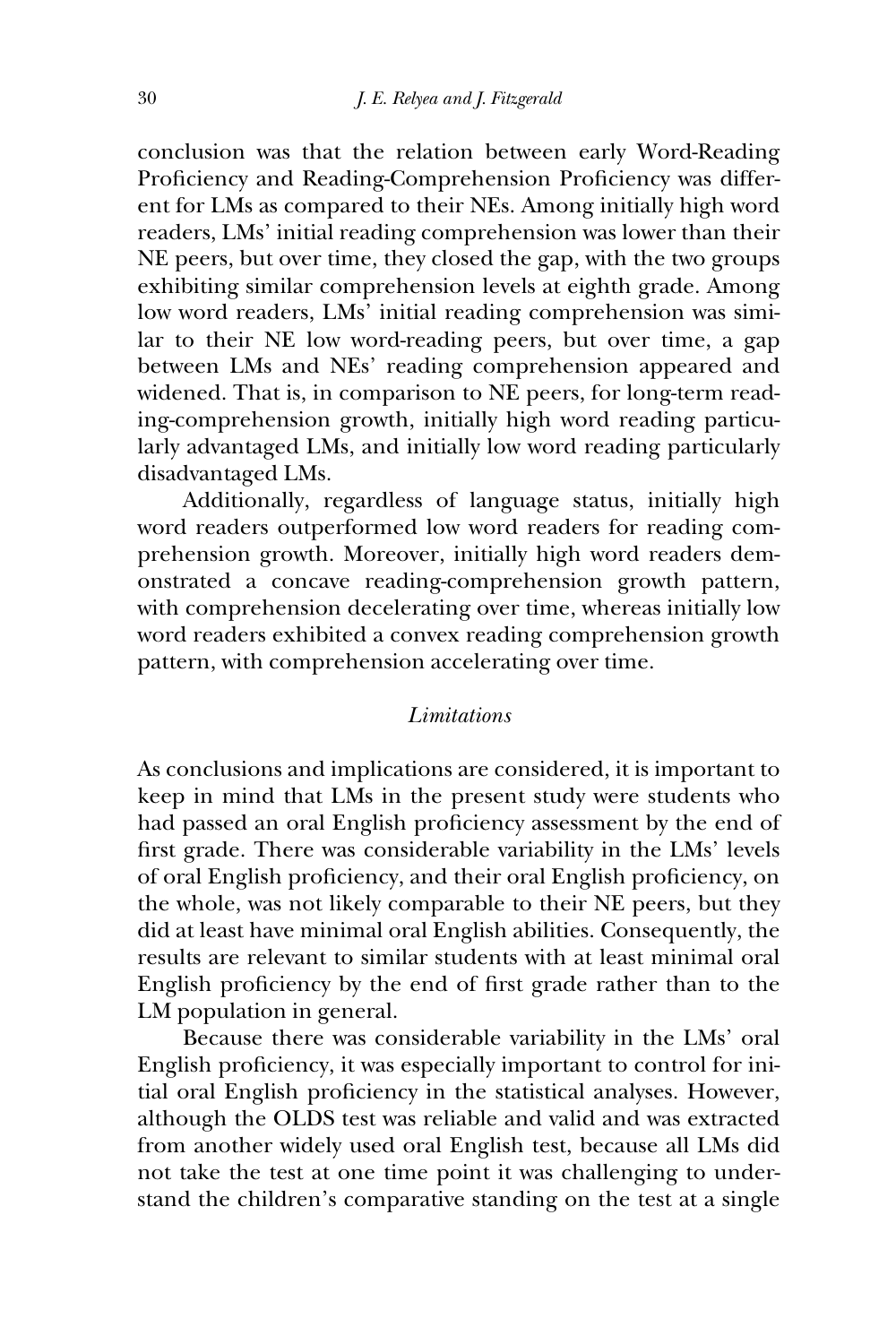time point such as the end of first grade. Similarly, LMs' oral English abilities could not be defined in relation to their NE peers because all NEs did not take the OLDS test. Administration of an oral English test to all children, LM and NE alike, at onetime point would have enabled the comparative description of the two subgroups' oral English abilities.

#### **Discussion**

Initially high word-reading proficiency particularly advantaged lms, and initially low word-reading proficiency particularly disadvantaged lms. Both theory and prior research with monolingual English students suggest that children who have the ability to read words quickly, accurately, and effortlessly possess greater mental resources that affect an individual's cognitive processes involved in constructing meaning from text (e.g., LaBerge & Samuels, 1974; Stanovich, 1991). The present study results extend the prior theory and research findings to LMs, but also suggest that the importance of early word-reading ability may be exacerbated for LMs as compared to monolingual NE peers.

Possible reasons for the comparatively weak reading comprehension growth for LMs who had initially low word-reading ability (as compared to NE peers who also had initially low wordreading ability) are not immediately evident from the current data, but one conjecture might be that first grade teachers of LMs who had low word-reading ability did not believe that the children were "ready" for word-reading emphases whereas they may have provided more word-reading instruction, or instruction relevant for learning to read words, for NE children.

The similarly concave reading-comprehension trajectories for the NE and LM initially high word readers was remarkable as was the fact that at the end of eighth grade the two groups performed similarly. The results suggested that young LMs can make impressive reading progress under certain conditions, one of which is the early acquisition of word-reading strategies. Given that the children were from homes where a language other than English was spoken, the LMs had not had extensive English exposure comparable to their NE peers. In that respect, their progress was particularly noteworthy.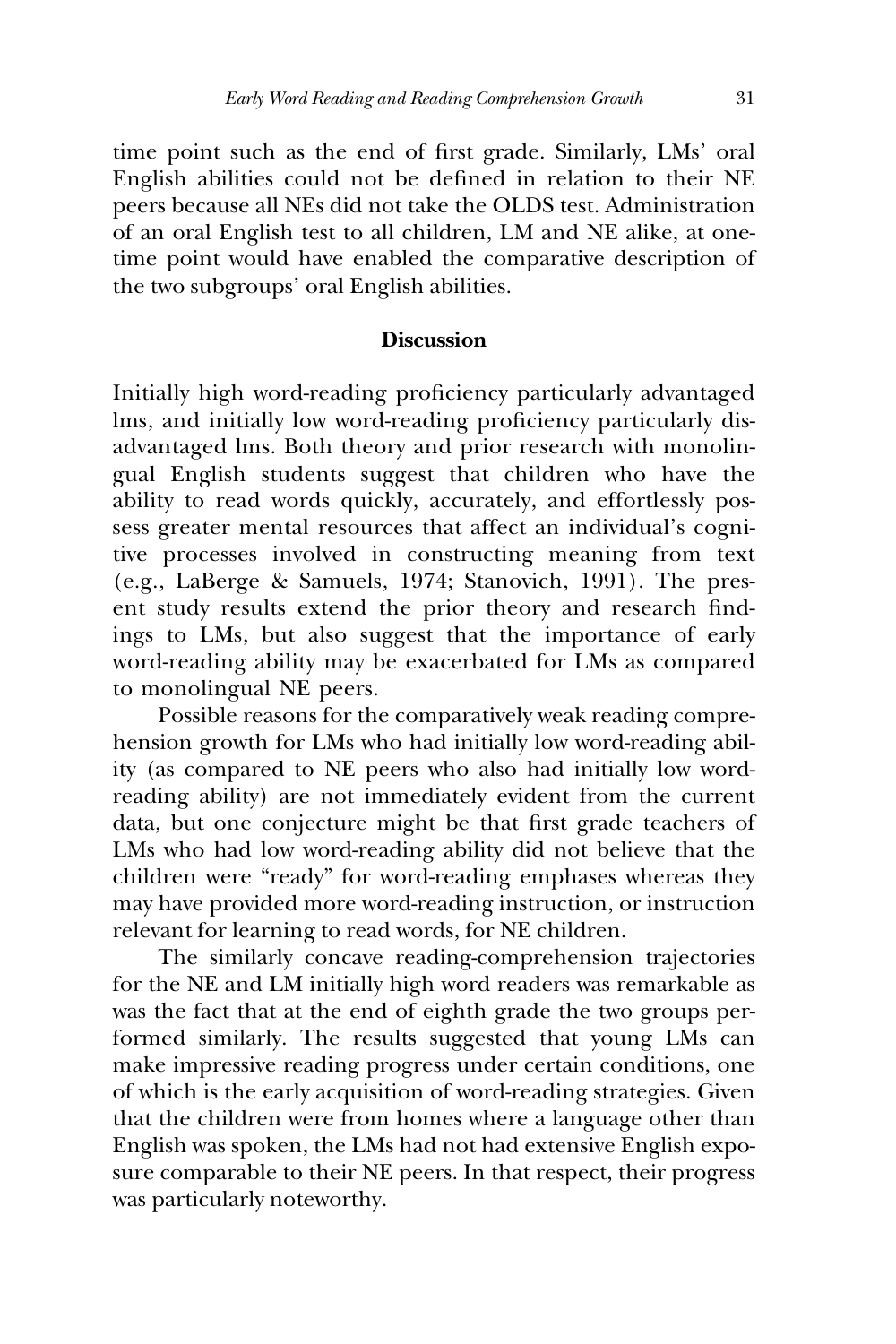It is also significant that the differences in the relationship between early word reading and reading-comprehension growth according to language status existed after accounting for children's gender, race/ethnicity, SES, and time to pass an oral English-language test. In particular, controlling for LMs' oral English abilities meant that oral English ability was removed from the focal relationship of early word-reading ability and reading-comprehension growth. That is, initial word-reading ability was directly related to reading-comprehension growth irrespective of LMs' oral English abilities.

Regardless of language status, initially high word readers outperformed initially low word readers on reading-comprehension growth. The result for the comparative reading-comprehension growth for initially high versus low word readers was antithetical to two prior sets of results with middle grades LMs who were predominantly native-Spanish-speaking (Lesaux et al., 2010; Mancilla-Martinez et al., 2011). In the two prior studies, middle grades LMs' English word reading was not related to English-reading comprehension from fourth through fifth grade. Moreover, in one of the prior studies, the contribution of oral English proficiency to reading comprehension was greater than the contribution of word-reading ability (Lesaux et al., 2010). One probable reason for the discrepant results was the differences in ages/grades studied. The longer-term analysis could provide a more complete portrayal of the word-reading and readingcomprehension growth relation. Another reason for the disparate results could be related to the types of reading-comprehension measures used. For instance, in the Mancilla-Martinez et al. (2011) study, the comprehension measure was a composite that included vocabulary, whereas our reading-comprehension indicator did not specifically address vocabulary. A third reason could be related to the study samples in that the two prior study samples were predominantly Latino whereas the present study sample included students with many different native languages.

The present results support prior contentions that the foundational role of word reading in reading processes may permeate throughout ensuing years. However, from the present study, it is not possible to know the nature of the foundational role of word reading. For instance, perhaps early word-reading ability serves as a mediator, such that young children who acquire strong word-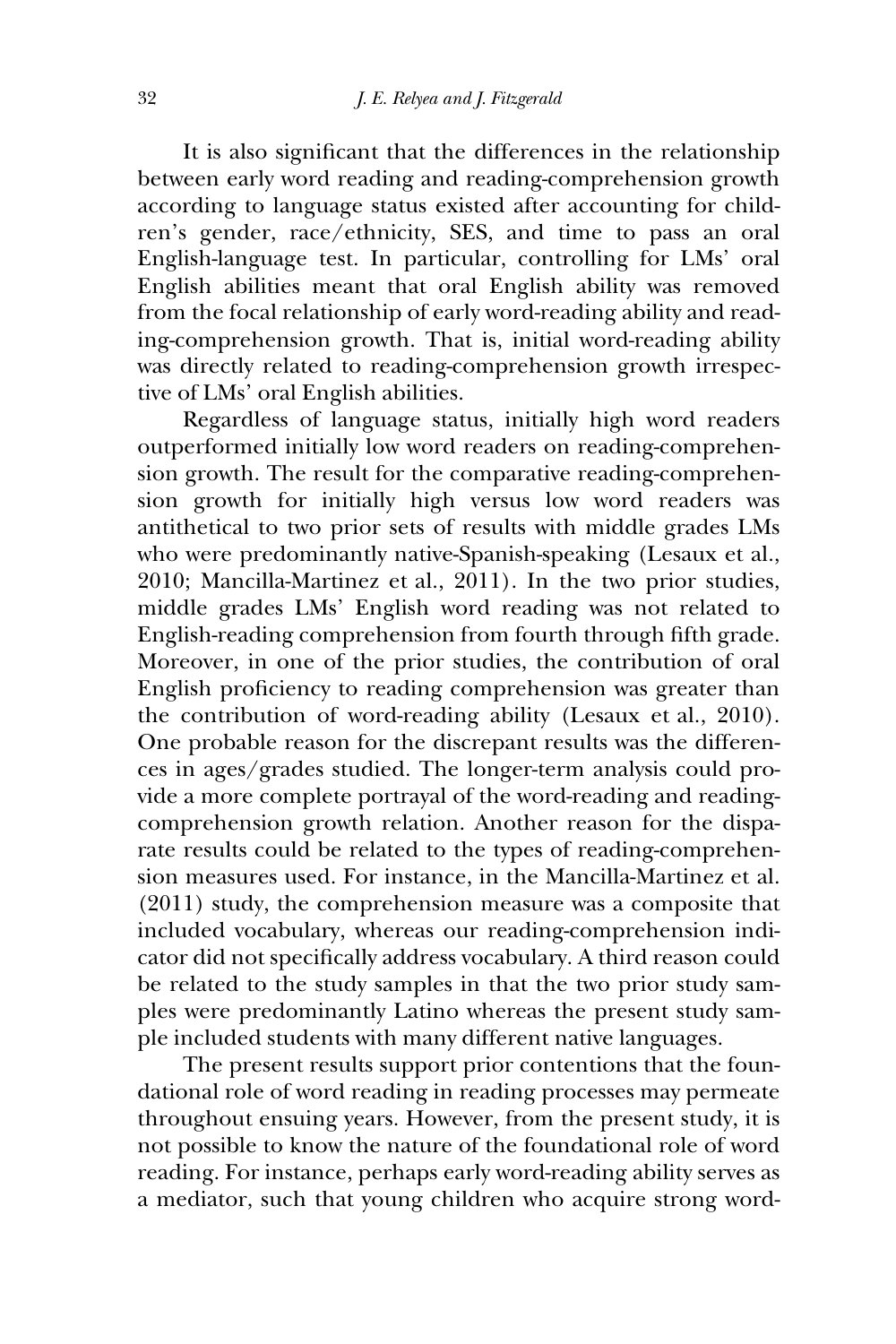reading ability early experience success in reading, they enjoy reading, and they read a lot. Wide reading in turn may enhance their comprehension and comprehension growth. Another possibility for the foundational role of word reading is that there is simply an optimal level of word-reading capacity that once established gives way to the prominence of other facets of reading such as vocabulary meanings and advanced comprehension strategies.

Initially high word readers demonstrated a concave readingcomprehension growth pattern, with comprehension decelerating over time, whereas initially low word readers exhibited a convex reading-comprehension growth pattern, with comprehension accelerating over time. The variant patterns of English-readingcomprehension growth according to initial word-reading ability in the present study may be compared to prior studies involving LMs when either reading comprehension or different reading constructs were measured over time. The initially high word readers' concave quadratic reading-comprehension growth was similar to the pattern displayed in the few prior long-term studies of LM reading-ability growth, whereas the initially low word readers' convex quadratic differed from the prior patterns. In the few prior studies of LMs' reading ability or reading achievement growth, concave quadratic patterns were revealed, with growth slowing over time. Two groups of LMs with initially higher and initially lower oral English proficiency displayed concave reading-ability growth curves from kindergarten through fifth grade (Kieffer, 2008) and through eighth grade (Kieffer, 2011), with the former subgroup's growth approximating NE peers', but the latter subgroup's growth remaining below their NE peers' on average (Kieffer, 2008, 2011). Similarly, reading achievement trajectories for subgroups of native-Spanish-speaking and Asian English-language learners, as well as their NE counterparts were concave in form from kindergarten through fifth grade (Roberts et al., 2010). Finally, in another study of LMs on short-term readingcomprehension growth from fourth through fifth grade, the growth took on the concave pattern (Mancilla-Martinez et al., 2011). The concave quadratic curve has also been documented for monolinguals in long-term reading-growth studies (involving various measures of reading) (e.g., Francis, Shaywitz, Stuebing,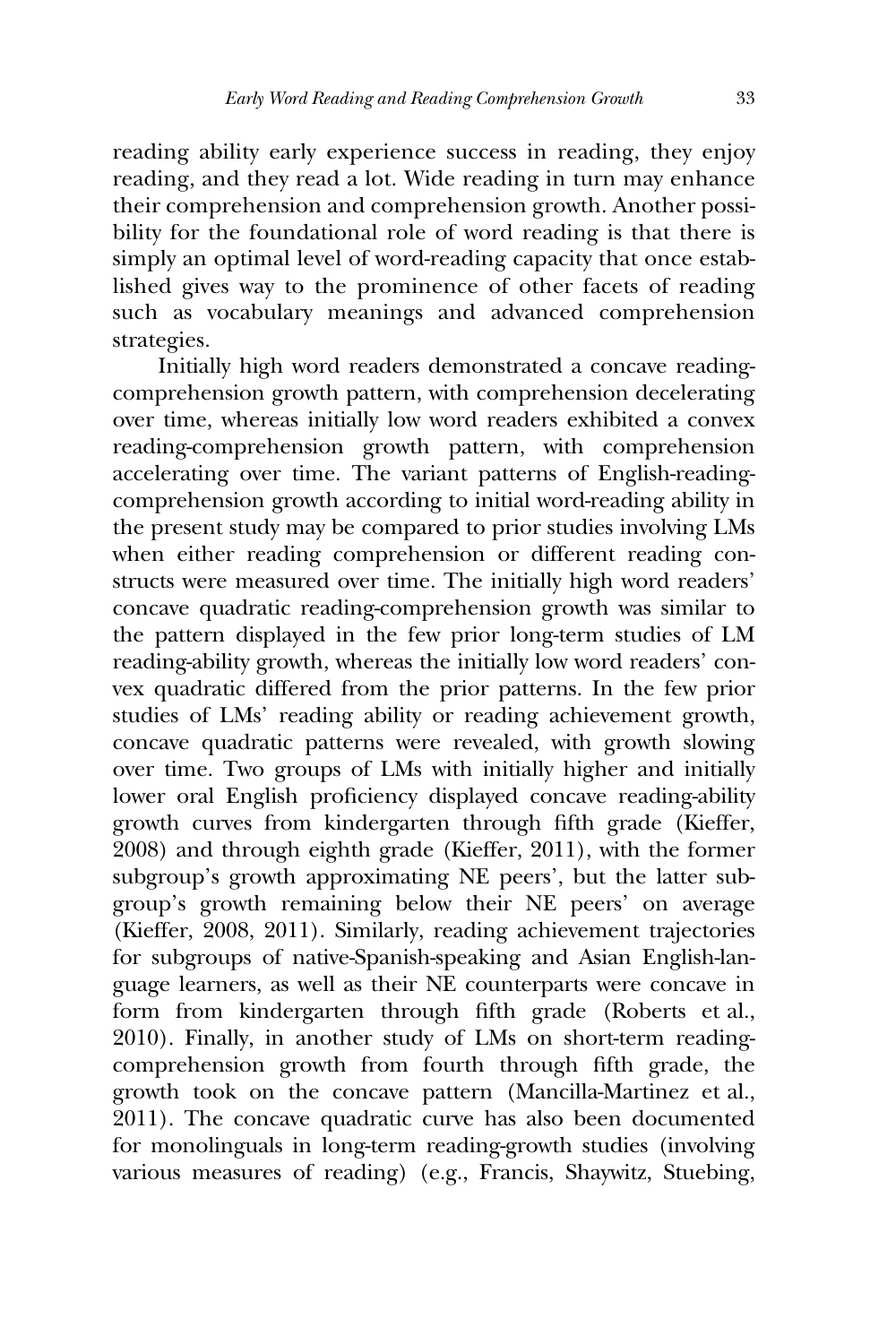Shaywitz, & Fletcher, 1996; Williamson, Fitzgerald, & Stenner, 2014).

In a similar vein, previous studies have documented more similarity than difference in LM and NE reading ability or reading-achievement growth patterns for periods of time ranging from 1 to 6 years (e.g., Kieffer & Vukovic, 2013; Roberts et al., 2010), with some evidence that LMs' reading-growth performance tended to be lower than NEs' (cf. August & Shanahan, 2006, for a research review). However, the divergent readingcomprehension growth patterns according to initial word-reading ability in the present study imply a somewhat more complicated understanding than prior research revealed.

To our knowledge, no prior research has documented the convex reading growth curve witnessed in the present study for initially low word readers. Perhaps the variant growth pattern existed in prior study samples, but was disguised because moderating effects of early reading factors were not investigated. Another possible reason could be related to the different outcome measures of reading, with only one of the former relevant studies (Lesaux et al., 2010) including a distinct measure of reading comprehension.

Two final points about the variant reading-comprehension growth patterns are noteworthy. The first point was that the trajectories for the subgroups tended to end at very different reading-comprehension levels at eighth grade. In our sample, a high proportion (sample raw proportion  $= .81$ ) of initially high word readers was predicted to attain mastery level reading comprehension at eighth grade, but a low proportion (sample raw proportion  $= .37$ ) of initially low word readers was predicted to attain mastery at eighth grade. When considering the full sample regardless of word reading proficiency or language status, the sample raw proportion of students who attained mastery at eighth grade was only .68. The results were similar to a recent national trend reported in the NAEP (NCES, 2017) in which approximately  $70\%$  of eighthgrade students met or exceeded expectations for basic level reading, leaving 30% who fell below basic expectations.

The second point was that given that, at eighth grade, the high word-reading students' comprehension growth was decelerating, while the low word-reading students' growth was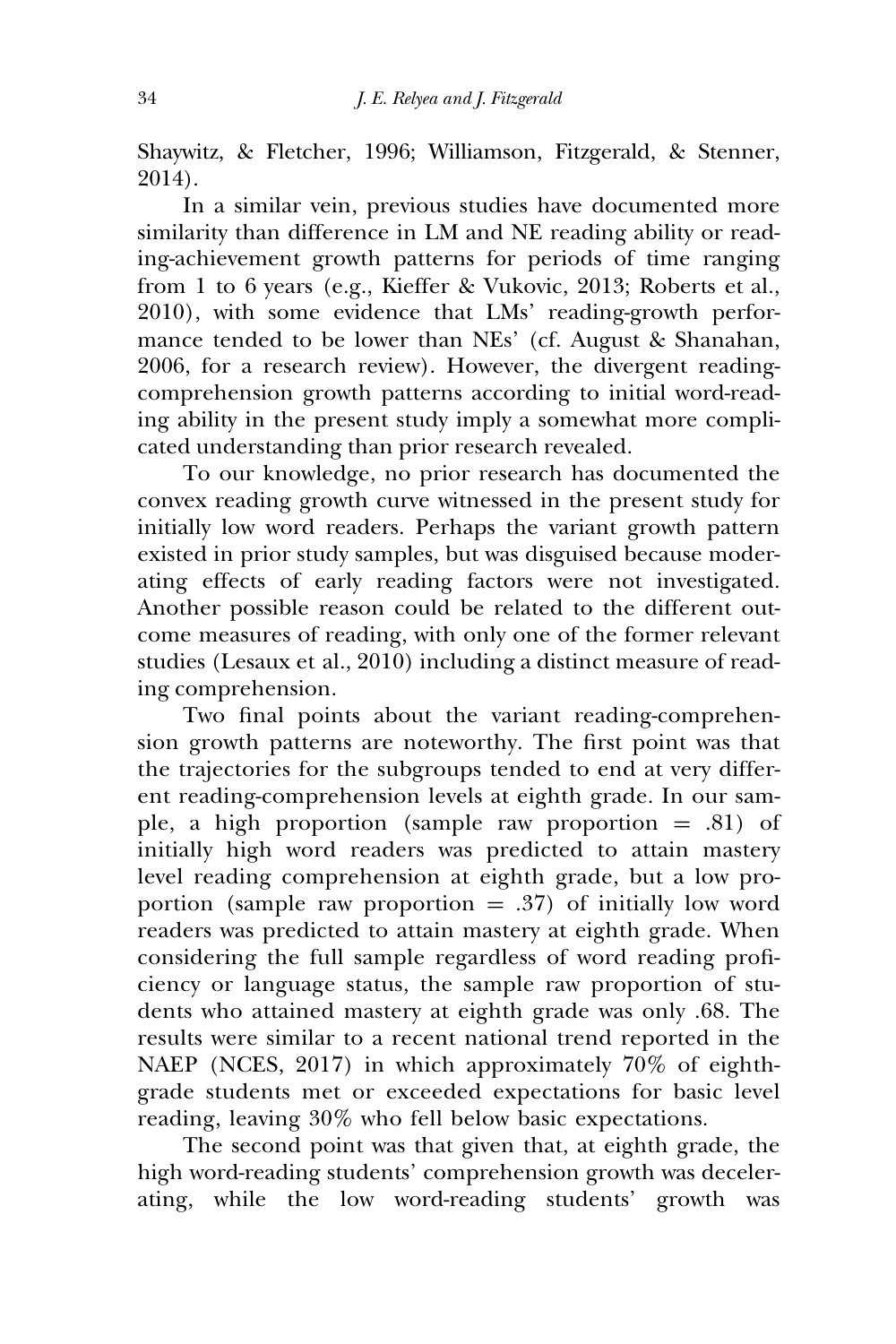accelerating, it seems possible that if the study reached into high school, the lower performing students' comprehension might eventually catch up with their higher-performing peers.

# Implications for Practice

The findings of the present study have two important practical implications. First, the significantly lower reading-comprehension performance of LMs and NEs with initially low word-reading proficiency across the elementary and middle school years highlights the need for early identification and prevention of later reading difficulties. For both groups of children, word-reading ability in the earliest grades should be thoroughly and accurately assessed to gain insight into potential challenges for later reading-comprehension development (Foorman, Francis, Fletcher, Schatschneider, & Mehta, 1998).

Another implication is that educators might keep at the forefront enhanced instructional opportunities and approaches to word-reading skills. Teachers may tend to assume that young LMs who have lower oral English proficiency than their NE peers may not benefit from English-reading instruction that is provided for their NEs. One might question whether an inclusive approach to early reading instruction that accommodates word recognition strategies might benefit even LMs who have lesser oral English proficiency, instruction modulated of course for the special needs of LMs. For LMs who had relatively lower first-grade wordreading abilities, instructional exposure may need to be sufficiently persistent to accelerate their reading-comprehension growth. They may be candidates for more intensive, systematic, and sustained reading instruction that could include either word recognition development or development of abilities that lead to, or reinforce, word reading such as concepts of print or phonological awareness.

# Future Research

The study findings raise questions that warrant further investigation to advance the understanding of LMs' reading comprehension development. First, further research that explores the impact of LMs' other early reading subskills such as vocabulary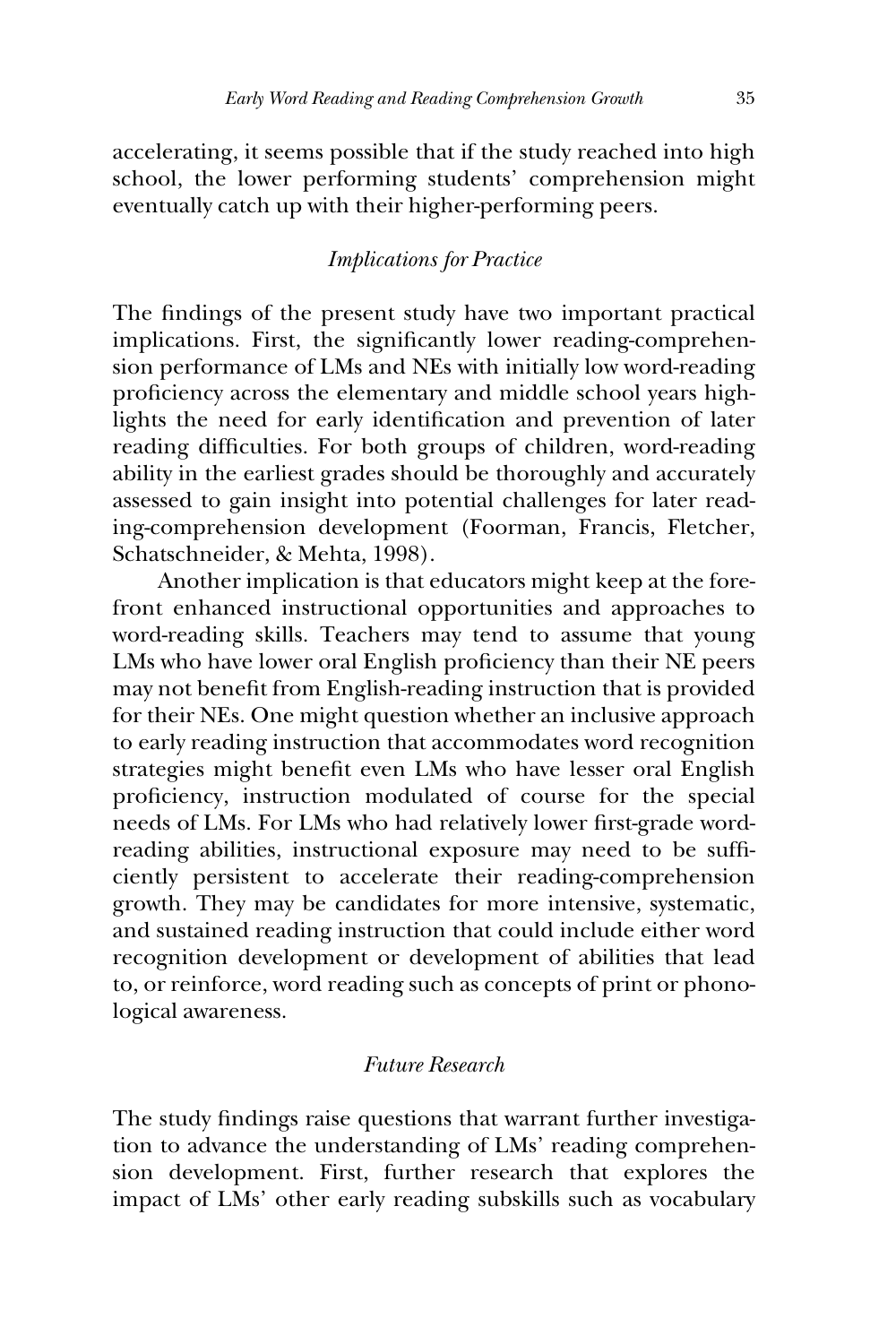and morphological and syntactic skills in comparison to those for NEs would provide a fuller picture of potential complexities involved in later reading-comprehension development. Second, more attention is needed to understand the association of early reading factors with LMs' reading-comprehension growth through the secondary level of schooling. Third, replication of the present study but with LMs disaggregated by ethnicity or native language group could reveal further differences in the relationship of early word-reading ability with long-term readingcomprehension growth according to native language group.

# References

Allison, P. (2002). Missing data.. Thousand Oaks, CA: Sage.

- August, D., & Shanahan, T. (2006). Developing literacy in second language learners. Report of the national literacy panel on minority-language children and youth. Mahwah, NJ: Lawrence Erlbaum.
- Chall, J. S. (1996). Stages of reading development (2nd Ed.). Fort Worth, TX: Harcourt-Brace.
- Cunningham, A. E., & Stanovich, K. E. (1997). Early reading acquisition and its relation to reading experience and ability 10 years later. Developmental Psychology, 33(6), 934–945. doi:10.1037/0012-1649.33.6.934
- Droop, M., & Verhoeven, L. (2003). Language proficiency and reading ability in first- and second-language learners. Reading Research Quarterly, 38, 78–103. doi:10.1598/RRQ.38.1.4
- Duncan, S. E., & DeAvila, E. A. (1998). Pre-Language Assessment Scales (PreLAS). Monterey, CA: CTB/McGraw-Hill.
- Foorman, B. R., Francis, D. J., Fletcher, J. M., Schatschneider, C., & Mehta, P. (1998). The role of instruction in learning to read: Preventing reading failure in at-risk children. Journal of Educational Psychology, 90(1), 37–55. doi:10.1037/0022-0663.90.1.37
- Francis, D. J., Shaywitz, S. E., Stuebing, K. K., Shaywitz, B. A., & Fletcher, J. M. (1996). Developmental lag versus deficit models of reading disability: A longitudinal, individual growth curves analysis. Journal of Educational Psychology, 88, 3–17. doi:10.1037/0022-0663.88.1.3
- Genesee, F., Lindholm-Leary, K. J., Saunders, W., & Christian, D. (2006). Educating English language learners, NY: Cambridge University Press.
- Gough, P. B., Hoover, W. A., & Peterson, C. L. (1996). Some observations on a simple view of reading. In C. Cornoldi & J. Oakhill (Eds.), Reading comprehension difficulties (pp. 1–13). Mahwah, NJ: Erlbaum.
- Guttman, L. (1950). The basis for scalogram analysis. In S. A. Stouffer, L. Guttman, E. A. Suchman, P. F. Lazarsfeld, S. A. Star, & J. A. Clausen (Eds.), Measurement and prediction (pp. 60–90). Princeton, NJ: Princeton University Press.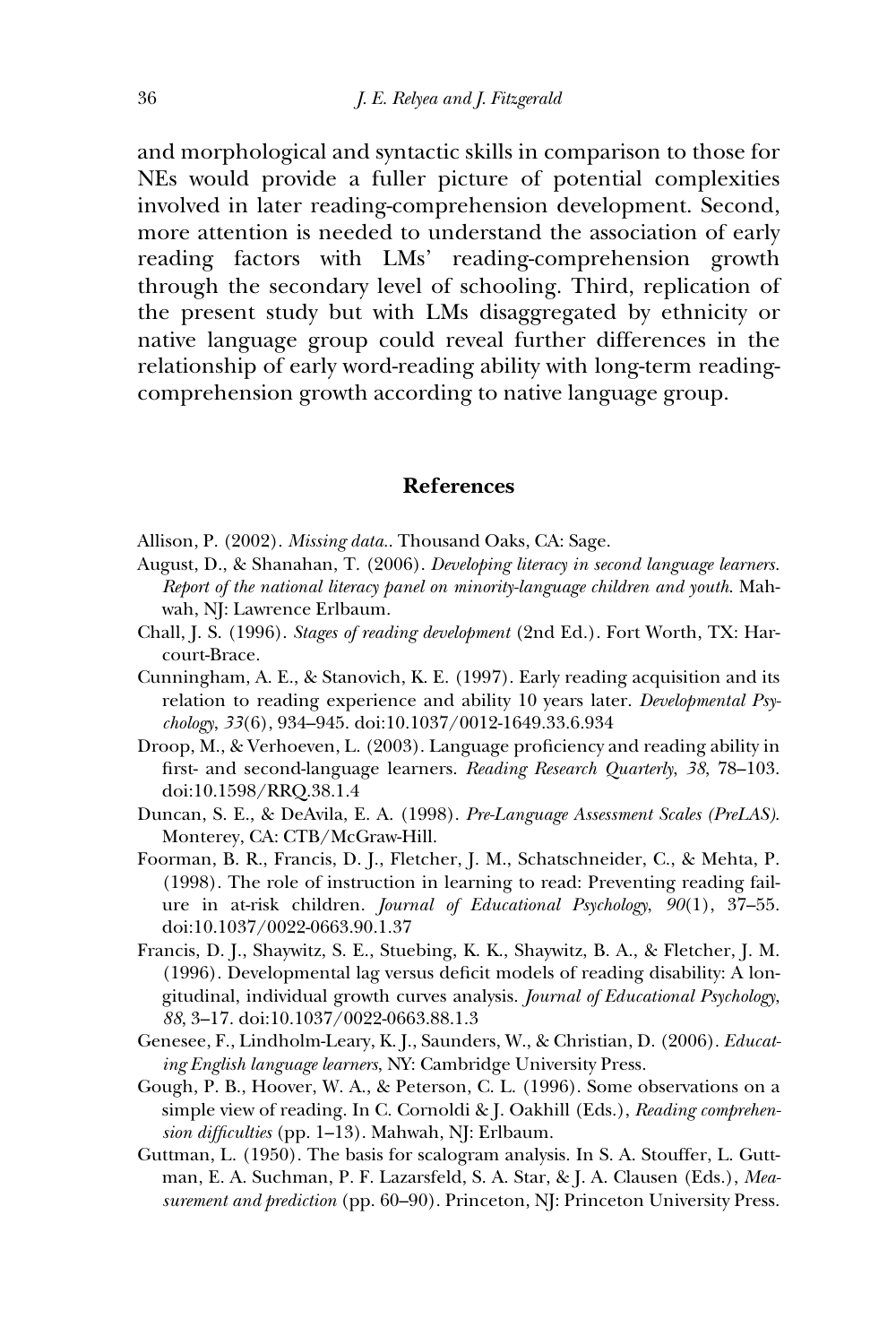- Halle, T., Hair, E., Wandner, L., McNamara, M., & Chien, N. (2012). Predictors and outcomes of early versus later English language proficiency among English language learners. Early Childhood Research Quarterly, 27(1), 1–20. doi:10.1016/j.ecresq.2011.07.004
- Kieffer, M. J. (2008). Catching up or falling behind? Initial English proficiency, concentrated poverty, and the reading growth of language minority learners in the United States. Journal of Educational Psychology, 100, 851–868. doi:10.1037/0022-0663.100.4.851
- Kieffer, M. J. (2011). Converging trajectories: Reading growth in language minority learners and their classmates, kindergarten to grade eight. American Educational Research Journal, 48(5), 1187–1225. doi:10.3102/ 0002831211419490
- Kieffer, M. J., & Vukovic, R. K. (2013). Growth in reading-related skills of language minority learners and their classmates: More evidence for early identification and intervention. Reading and Writing: An Interdisciplinary Journal, 26, 1159–1194. doi:10.1007/s11145-012-9410-7
- LaBerge, D., & Samuels, J. (1974). Towards a theory of automatic information processing in reading. Cognitive Psychology, 6, 293–323. doi:10.1016/0010- 0285(74)90015-2
- Lesaux, N. K., Crosson, A., Kieffer, M. J., & Pierce, M. (2010). Uneven profiles: Language minority learners' word reading, vocabulary, and reading comprehension skills. Journal of Applied Developmental Psychology, 31, 475–483. doi:10.1016/j.appdev.2010.09.004
- Little, R. J. A. (1991). Inference with survey weights. Journal of Official Statistics, 7 (4), 405–424.
- Little, R. J. A., & Rubin, D. B. (1987). Statistical analysis with missing data. New York: Wiley.
- Long, J. S (1997). Regression models for categorical and limited dependent variables. Thousand Oaks: Sage Publications.
- Mancilla-Martinez, J., Kieffer, M. J., Biancarosa, G., Christodoulou, J., & Snow, C. E. (2011). Investigating English reading comprehension growth in adolescent language minority learners: Some insights from the simple view. Reading and Writing: An Interdisciplinary Journal, 24, 339–354. doi:10.1007/s11145-009- 9215-5
- Najarian, M., Pollack, J. M., Sorongon, A. G., & Hausken, E. G. (2009). Early Childhood Longitudinal Study, Kindergarten Class of 1998–99 (ECLS-K), psychometric report for the eighth grade (NCES 2009-002). Washington, DC: National Center for Education Statistics, Institute of Education Sciences, U.S. Department of Education.
- Nakamoto, J., Manis, F. R., & Lindsey, K. A. (2008). A cross-linguistic investigation of English language learners' reading comprehension in English and Spanish. Scientific Studies of Reading, 12(4), 351–371. doi:10.1080/ 10888430802378526
- National Center for Education Statistics. (2017). The Nation's Report Card: Reading 2017. Washington, DC:: U.S. Department of Education, Institute of Education Sciences, National Center for Education Statistics.